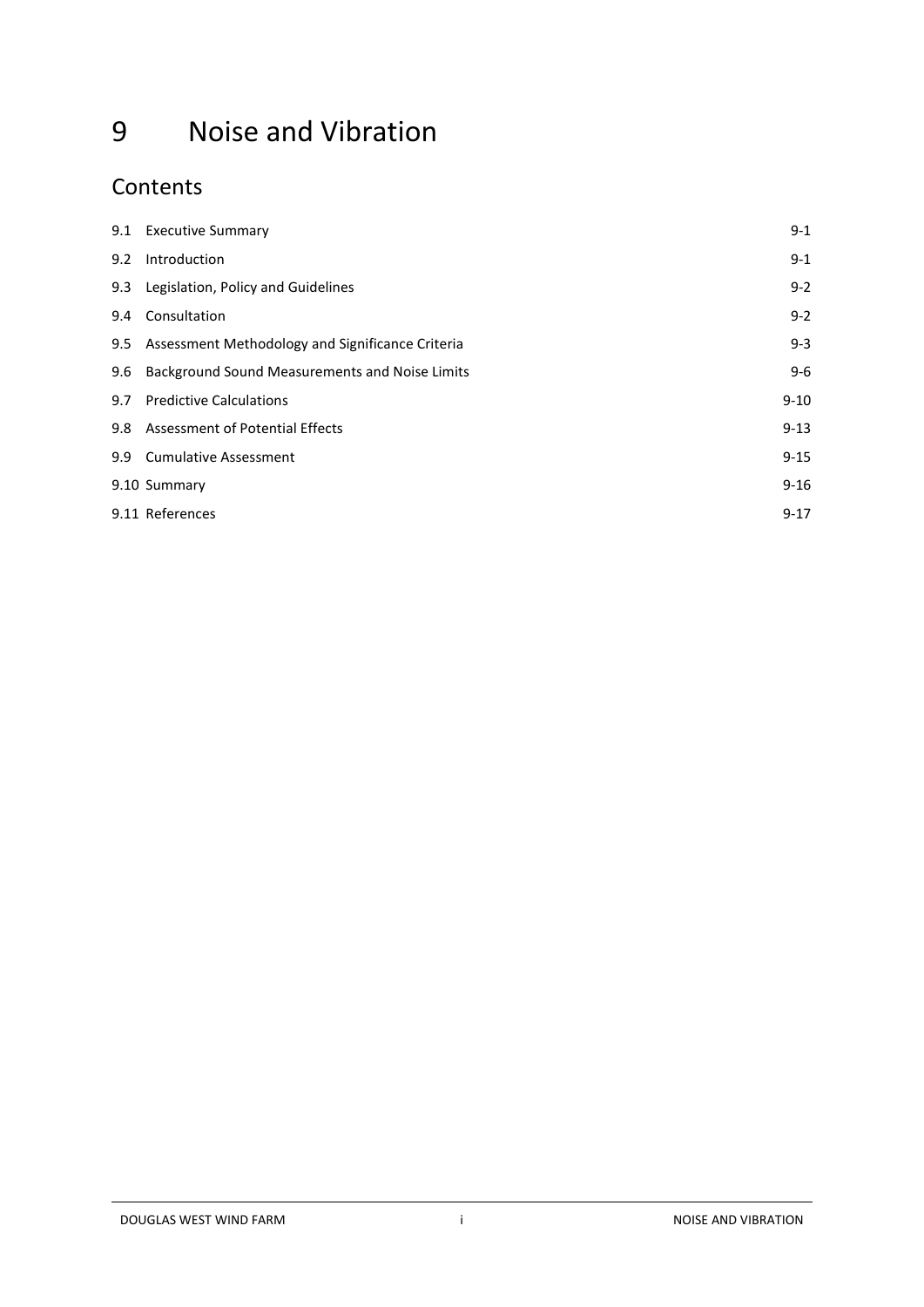This page is intentionally blank.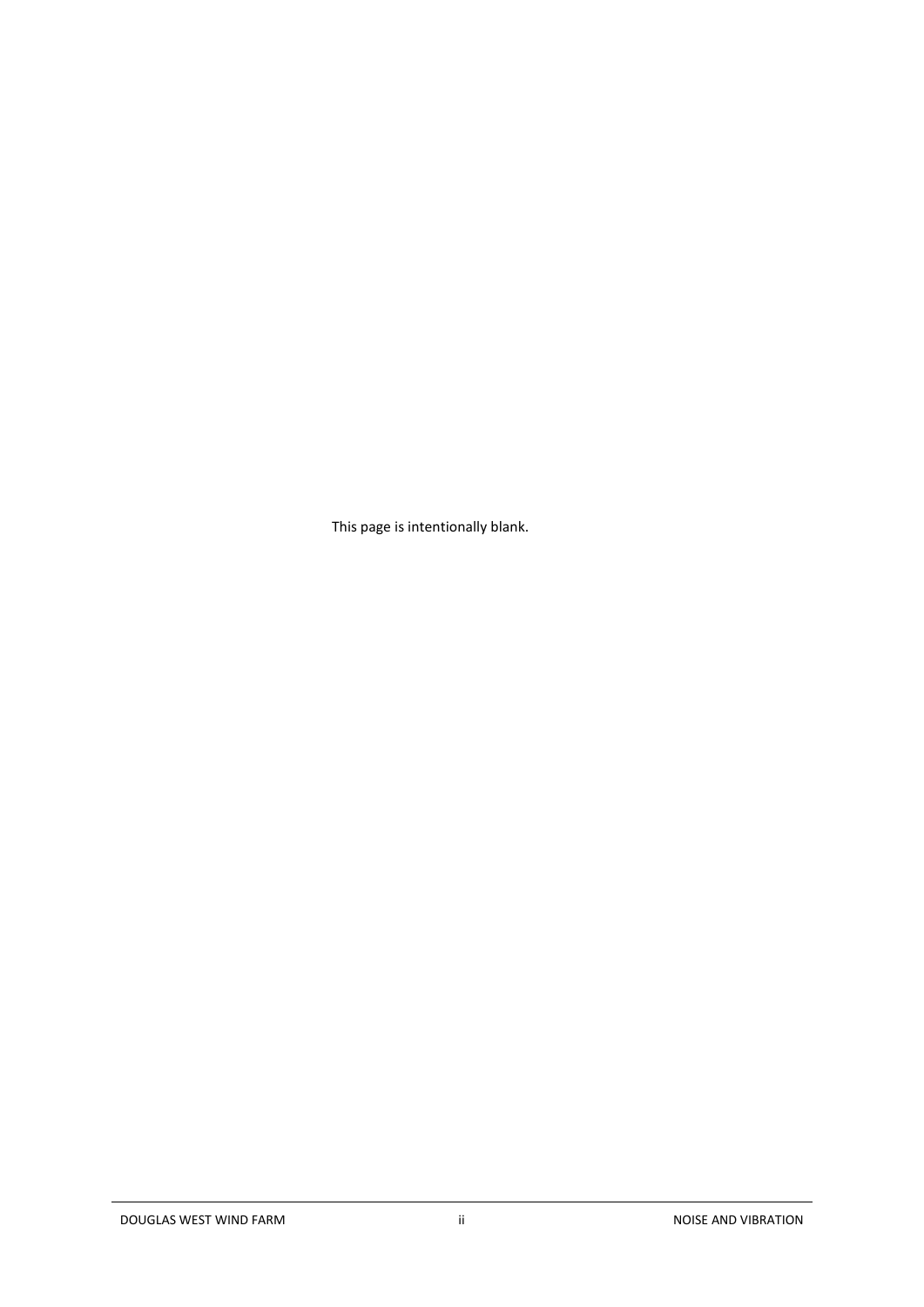# 9 Noise and Vibration

# <span id="page-2-0"></span>9.1 Executive Summary

- 9.1.1 This chapter evaluates the noise effects of the Revised Development. The levels of noise likely to occur at local residential properties as a result of the operation of the proposed turbines has been assessed. The Revised Development differs from the Consented Development in that there is no Wood Fuel Drying Plant, a biomass-fuelled CHP generation plant having been constructed instead, and there are thirteen (13) wind turbines with a slightly increased tip height, rather than the fifteen (15) in the Consented Development.
- 9.1.2 The noise and vibration assessment has been conducted on the basis that the noise limits in the planning conditions for the Consented Development would be applied without any significant changes applicable for the Revised Development. On that basis, the assessment concludes that the Revised Development will also meet all the conditions regarding noise and vibration contained within the extant permission for the Consented Development, and that there will be no detectable differences in terms of the noise immission between the two schemes. It is however proposed that condition 45 of the Consented Development (ref. CL/15/0273) be amended to recognise the fact that the properties at Westerhouse and Station House are financially involved in the Revised Development and the applicable noise limits should therefore reflect this (see Table 9.4 below).
- 9.1.3 The conclusions to the noise assessment below are therefore the same for the Revised Development as those reached for the Consented Development: it is anticipated that there will be no significant residual effects on nearby residential properties as a result of the construction and operation of the Revised Development.

# <span id="page-2-1"></span>9.2 Introduction

- 9.2.1 Background noise levels were surveyed in July 2012 and assessed in connection with an earlier proposed scheme on behalf of previous developers Community Windpower Ltd. The results of the 2012 survey were acquired by the Applicant and were considered appropriate for use in the 2015 application, but a further campaign of background noise measurements was undertaken at a single location during April 2015 in order to verify the previous results, as agreed with the South Lanarkshire Council (SLC) Environmental Health Department (refer to Appendix 4.4).
- 9.2.2 The 2015 assessment was made against the guidelines available for wind energy developments as noted in Section 9.2.5 below. Particular attention was paid to the ETSU-R-97 report *The Assessment and Rating of Noise from Wind Farms*, the latest *Onshore wind energy planning conditions guidance note* (Renewables Advisory Board and the Department for Business, Enterprise and Regulatory Reform, BERR) and the Institute of Acoustics' (IOA) *Good Practice Guide on the application of ETSU-R-97*, May 2013 together with its supplementary guidance notes published in 2014.
- 9.2.3 The background noise surveys were carried out in accordance with best practice guidance for wind energy schemes in order to assess the likely impact of the wind turbine generators on noisesensitive receptors. Planning conditions were set by SLC when planning permission was granted for the previous (2015) scheme and the wood fuel drying facility associated with it. The development now proposed consists solely of wind turbines and their associated infrastructure, so the noise limits and conditions previously set down are appropriate for the protection of nearby receptors (subject to recognising the financial involvement of Westerhouse and Station House as explained in paragraph 9.1.2 above). Removal of the wood fuel drying facility included in the previous application had no impact on the outcome of the wind farm noise assessment.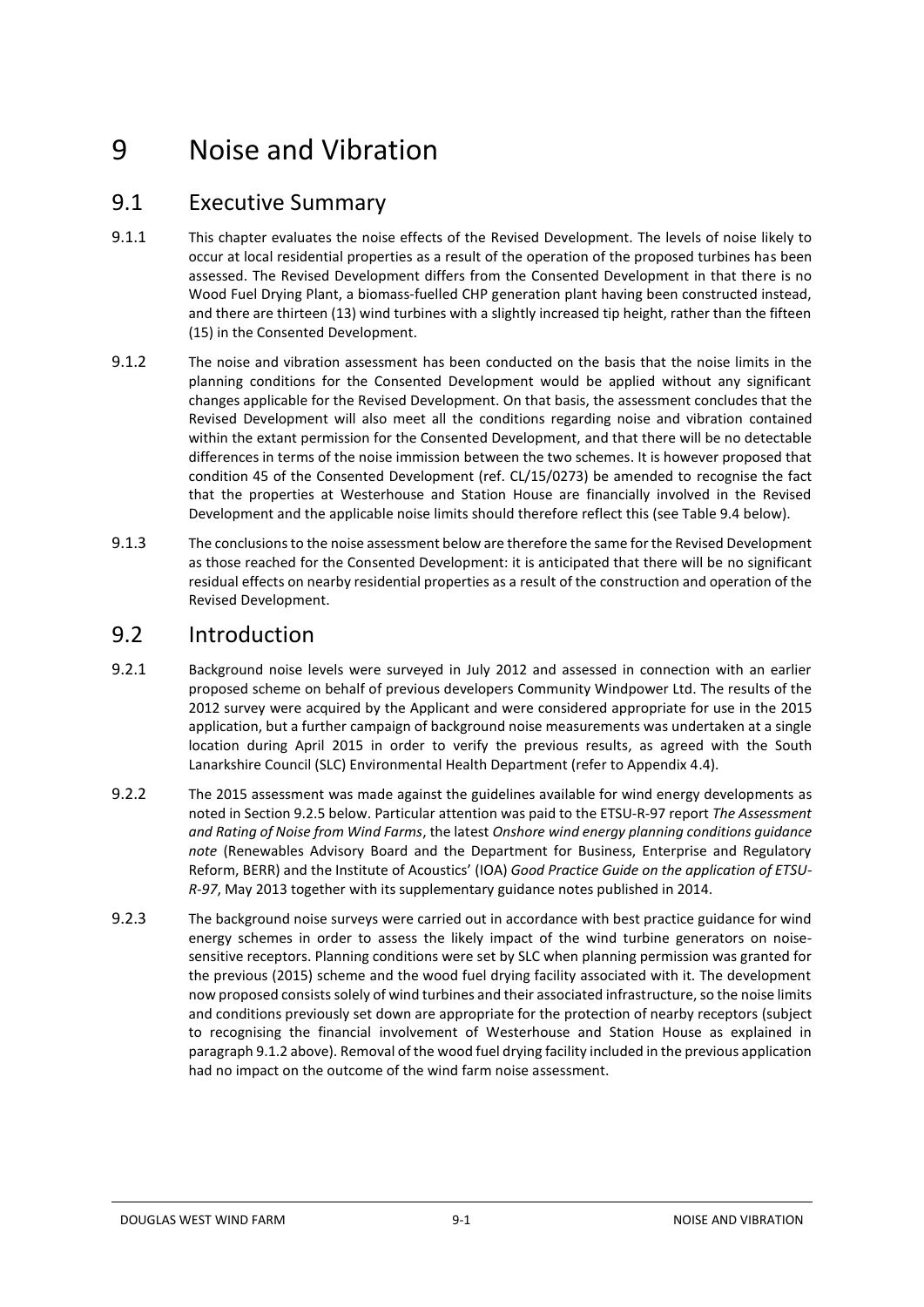# <span id="page-3-0"></span>9.3 Legislation, Policy and Guidelines

### *Legislation*

9.3.1 The Control of Pollution Act 1974 sets out legislation relating to noise from construction sites, from plant and machinery and from other sources, and discusses Best Practicable Means and codes of practice for minimising noise.

### *Policy*

- 9.3.2 Energy policy in Scotland has been specifically reserved to the UK parliament, but planning is a matter that has been devolved to the Scottish Parliament. The Scottish Government has previously stated that ETSU-R-97, supplanted by guidance on best practice, should be used to assess environmental noise from wind turbines (Scottish Government, 2014).
- 9.3.3 Chapter 5 sets out the planning policy framework that is relevant to the EIA. Of relevance to the noise and vibration assessment presented within this chapter, regard has been had to Paragraph 169 of Scottish Planning Policy, which notes that noise impacts on individual dwellings and communities are to be considered in development management for energy developments.
- 9.3.4 Relevant SLC policy relating to assessment of noise from onshore wind farms is found in the South Lanarkshire Local Development Plan (2015), and SLC Supplementary Guidance 10 Renewable Energy (2015). Part 10b of the assessment checklist (Table7.1) also states that "*all applications for wind turbine developments should be accompanied by a site specific noise assessment*".

#### *Guidance*

- 9.3.5 Recognisance has been taken of the following guidance and recommendations:
	- The Working Group on Noise from Wind Turbines The Assessment & Rating of Noise from Wind Farms (ETSU-R-97) (1996)
	- (Institute of Acoustics, 2013) Good Practice Guide to the Application of ETSU-R-97 for the Assessment and Rating of Wind Turbine Noise (IOA Good Practice Guide) and associated Supplementary Guidance Notes
	- Planning Advice Note (PAN) PAN1/2011 Planning and Noise. Information and advice on noise impact assessment methods is provided in the associated Technical Advice Note Assessment of Noise
	- (Institute of Acoustics, 2009) Bulletin Article Volume 34 No. 2, March / April 2009
	- ISO 9613-2:1996 Acoustics -- Attenuation of Sound during Propagation Outdoors -- Part 2: General Method of Calculation

# <span id="page-3-1"></span>9.4 Consultation

- 9.4.1 The Environmental Health department at SLC was consulted before the original background noise survey in July 2012 was carried out, in connection with the previous proposals for the site on behalf of Community Windpower Ltd. The Environmental Health Officer (EHO) was consulted again in 2015 in order to discuss the scope of any further background noise survey work and whether the results of the 2012 survey could still be considered valid. As a result, it was agreed that background noise measurements should be repeated at a single location to validate the 2012 results (refer to Appendix 4.4). Subsequently, a further campaign of background noise measurements was carried out at a single location in March/April 2015, being a repeat of part of the 2012 work.
- 9.4.2 Through consultation with the Environmental Health department it was considered neither necessary nor advisable to repeat the background noise measurements at other locations because additional turbines had since been brought into operation. Further wind turbines have been brought into operation since 2015 so additional background noise measurements were not appropriate.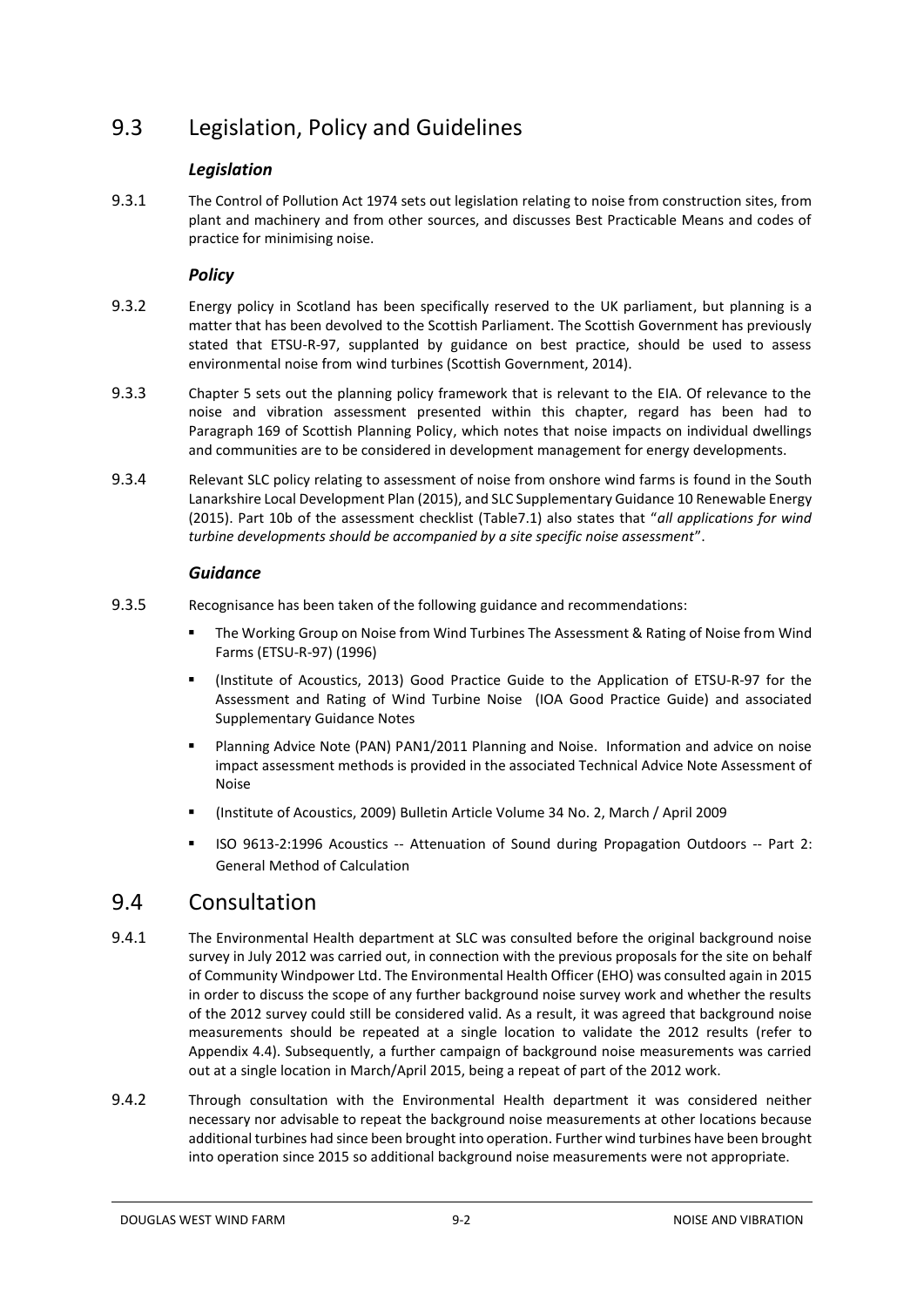9.4.3 The repeat measurements undertaken also served to validate the wind speed measurements used in the analysis of the 2012 data, since these were conducted at 10 m height and long-term data used to allow for wind shear. The 2015 survey used wind speed measurements from a 50 m tall meteorological mast on the site in accordance with the IOA Good Practice Guide, published in the interim.

# <span id="page-4-0"></span>9.5 Assessment Methodology and Significance Criteria

### *Study Area*

- 9.5.1 Preliminary noise predictions for a matrix of thirteen 3.6 MW turbines indicated the area within which a noise immission level of 35dB LA90,10min could be exceeded. The extent of this area depends on the disposition of the nearest turbines to the receptor in question, and the area possibly affected by noise from the Revised Development could extend to 5 km from the site boundary, although at such distance the noise immission level will be considerably less than 35 dB. The nearest noisesensitive receptors within the study area which could be subject to more than approximately 30 dB were identified so that noise predictions could be made for all residential properties in accordance with the relevant guidance. It is worthy of note that in any given direction from the Revised Development, if the noise impact is acceptable at the nearest noise-sensitive location then it must necessarily also be acceptable at more distant locations.
- 9.5.2 Given that the separation distances between the Revised Development and the nearest residential properties are of the order of hundreds of metres, vibration effects would be imperceptible, so only a brief qualitative vibration assessment was conducted. The levels of vibration depend not only on the input excitation, but also on the ground conditions close to the surface (in the unconsolidated layer) and the nature of the property in which vibration might be detected. None of these can be predicted other than in terms of the order of magnitude.

## *Methodology*

#### **PAN45 and Subsequent Web-based Guidance**

- 9.5.3 Until early 2011 Planning Advice Note 45 specified the issues that should be taken into account by local planning authorities when assessing the development of renewable energy projects. Regarding wind turbines in particular, the guidance stated that the framework for the measurement of wind farm noise in the ETSU-R-97 report (see below) should be followed by applicants and consultees, and used by planning authorities to assess and rate noise from such developments, until such time as an update was available. PAN 45 also cited the UK Government's statement regarding the findings of the Salford University report into aerodynamic modulation of turbine noise, which concludes that there is no evidence of health effects arising from infrasound or low frequency noise generated by turbines.
- 9.5.4 In March 2011, PAN 45 was revoked and replaced by web-based planning guidance on renewable energy. This web-based guidance refers to ETSU-R-97 as a framework for the measurement of wind farm noise which should be followed by applicants and consultees, and used by planning authorities to assess and rate noise from wind energy developments, until such time as an update is available. It goes on to cite ETSU-R-97, stating that it *"…gives indicative noise levels thought to offer a reasonable degree of protection to wind farm neighbours, without placing unreasonable burdens on wind farm developers, and suggests appropriate noise conditions"*.

#### **ETSU-R-97**

#### *Background noise*

9.5.5 A development of this type should be assessed using ETSU-R-97, since the current web-based guidance recommends this approach. The report describes a framework for the measurement of turbine noise and indicates desirable noise levels, so that without placing unreasonable restrictions on wind energy developments, neighbouring residential properties can be protected from excessive noise. A primary objective of the report is to suggest noise limits in a form suitable for adoption as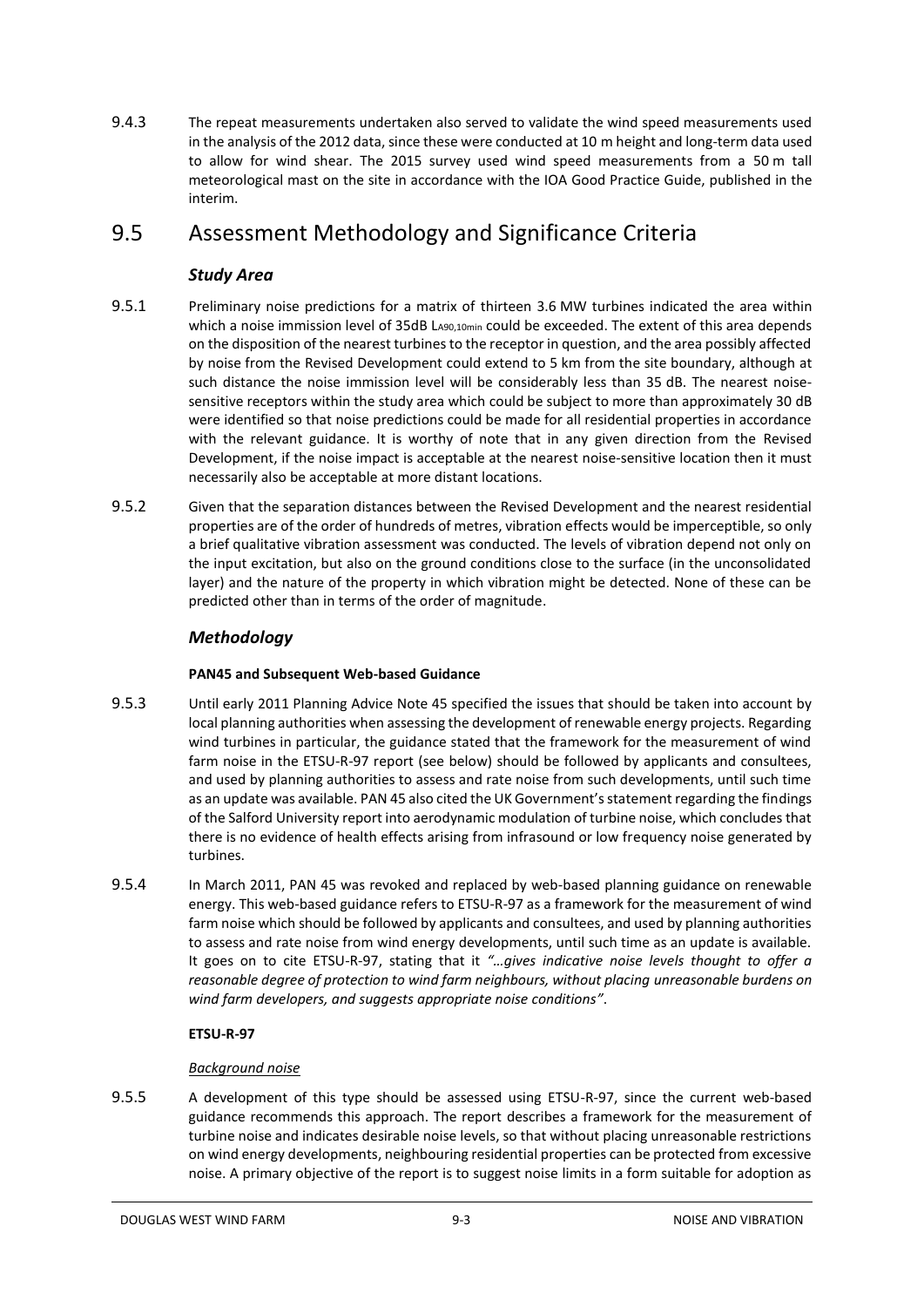planning conditions. The Noise Working Group that produced the report considered that absolute noise limits regardless of wind speeds were not suited to wind energy schemes in the UK, and that it was more appropriate in the majority of cases to set noise limits relative to background noise.

- 9.5.6 The background noise levels are to be measured over a range of wind speeds so that the impact of turbine noise, which is also wind-speed dependant, can be evaluated. The parameters to be measured include the equivalent continuous noise level and the 90 % exceedance level. The equivalent continuous noise level LAeq is the noise level in 'A' weighted decibels which, if present for the entire measurement period, would produce the same sound energy to be received as was actually received as a result of the real, time-varying signal. The abbreviation often includes a specification of the time period (such as 1 hour, or 5 minutes) indicating the period of time to which the measured value has been normalised; for example, 'LAeq,1h'.
- 9.5.7 The statistical indicator of the form  $L_n$  resulting from an environmental noise measurement is the level which was exceeded for *n* percent of the measurement period. Thus, an L<sub>A90</sub> of 40dB means that an A-weighted sound pressure level of 40dB was exceeded at the microphone for 90% of the measurement period. Any value of *n* between 0 and 100 is meaningful, but the indices most widely used in the UK are LA90, LA50 and LA10. The LA90 index is generally taken to be representative of the steady background noise level. The  $L_{A50}$  is the arithmetic average of all the instantaneous values during the measurement period. The principal use of L<sub>A10</sub> is in the assessment of road traffic noise. Again, the time period over which the measurement took place can be specified, so the  $L_{A90,10min}$  is the level which was exceeded for 90 % of a ten-minute measurement period: in other words, the level was exceeded for nine of the ten minutes.
- 9.5.8 One of the most important recommendations in the ETSU-R-97 report is that the statistical index LA90,10min should be used for both the background noise and the wind farm noise. This allows reliable measurements to be made without them being corrupted by louder, transitory noise events from other sources, which would be unavoidable in the countryside. The report notes that for a typical turbine the L<sub>A90,10min</sub> is between 1.5 and 2.5dB lower than the L<sub>Aeq</sub> over the same measurement period. This is worthy of note because for conventional noise measurements in the environment, the L<sub>Aeq</sub> index is generally regarded as the most appropriate descriptor, and it is normal practice to use it when noise limits are being set. In the present assessment, a constant difference of 2dB between the LA90,10min and the LAeq is assumed.
- 9.5.9 A methodology is provided in ETSU-R-97 for the measurement of background noise levels under various wind conditions. The report recommends that data which may be corrupted by extraneous noise sources, including periods when rain falls or when watercourses have abnormally high flows, should be discarded. At all times, the noise levels measured in the environment are to be correlated with wind speed measurements at the site, at a reference height of 10 m above ground. Because the noise levels can vary by several decibels at any given wind speed, a curve is to be fitted to the raw data (having discarded measurements that were possibly rain-affected, as noted above) in order to determine the typical variation in background noise level with wind speed. The exercise is carried out for 'quiet' daytime amenity periods and night-time periods, defined as follows. Daytime amenity periods are from 18:00h to 23:00h on weekdays, 13:00h to 23:00h on Saturdays, and all day Sunday. Night-time is between 23:00h and 07:00h daily. All other periods (weekdays and Saturday mornings) are defined as normal daytime, when it would be expected that the ambient noise levels may be somewhat elevated because of human activity, distant road traffic, and natural noise sources.
- 9.5.10 No specific method is prescribed for the calculation of turbine noise, although there is a basic requirement for the sound power level of the machine to be determined by a standard test method (such as the IEA Recommended Practice). It should be noted that background noise levels are to be determined by best-fit curves through the survey data once extraneous data points have been removed. The ETSU-R-97 report has been supplemented with good practice guidance published by the IOA; this is described below.

#### *Noise Limits*

9.5.11 The practice of controlling turbine noise by means of noise limits at the nearest noise-sensitive properties is appropriate to the Revised Development, and this was the practice adopted when the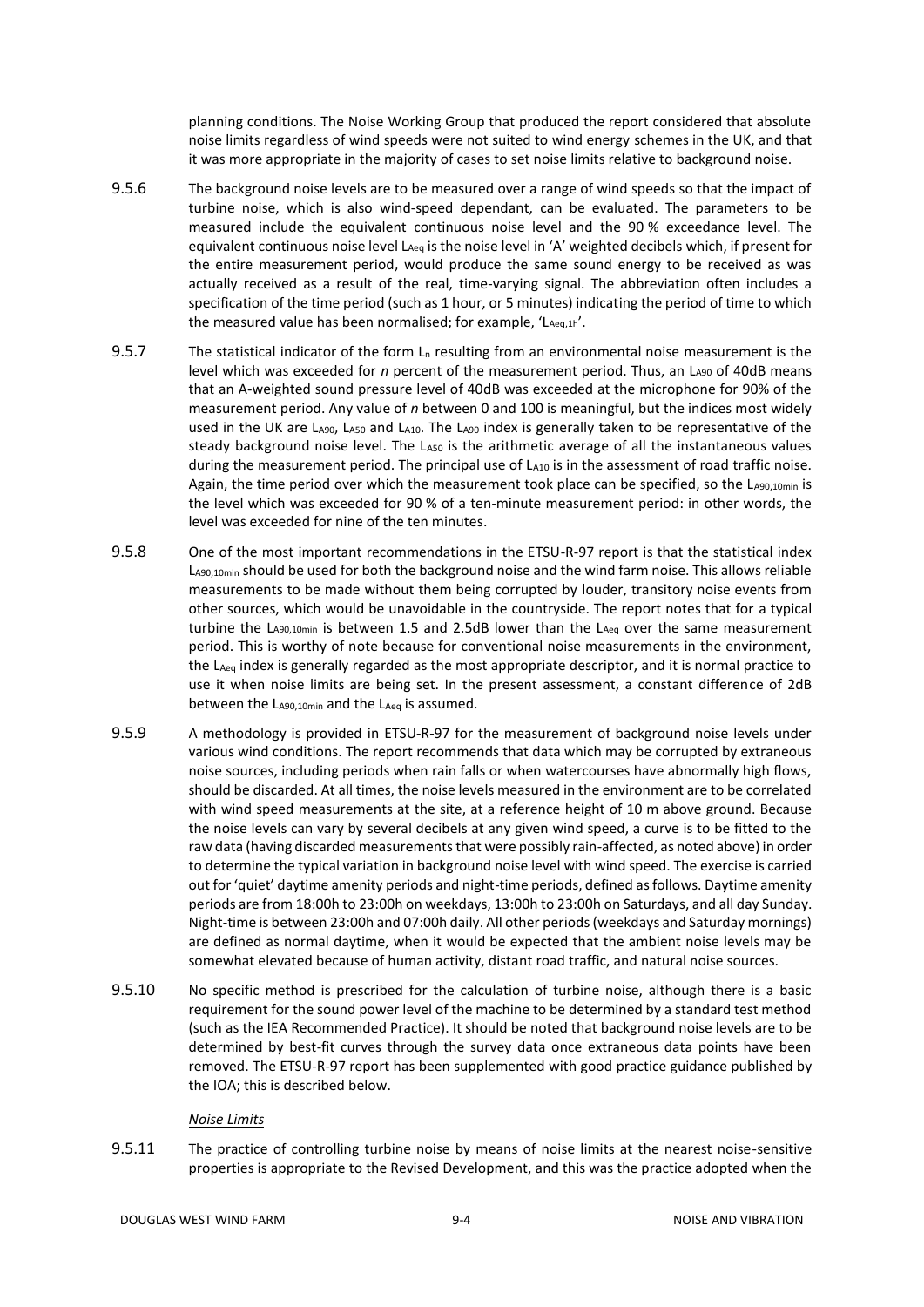existing planning conditions for the Consented Development (15-turbines) were set. Noise limits are applied at external locations and only to those areas frequently used for relaxation or activities for which a quiet environment is highly desirable. Noise limits were set relative to the background noise at the nearest noise-sensitive properties. Thus, the limits reflect the variation in both turbine source noise and background noise with wind speed. According to ETSU-R-97 and RAB/BERR guidance, separate noise limits are appropriate for daytime and for night-time, because during the night the emphasis is on preventing sleep disturbance rather than protecting external amenity. Absolute noise limits and margins above background relate to the cumulative effect of all turbines in the area contributing to the noise received at the properties in question. Noise from the turbine or combination of turbines is limited to 5dB above background for daytime and night-time, remembering that the background level of each period may be different.

9.5.12 The process by means of which the noise limits were reached is described for completeness in the following section.

#### **Guidance on the use of ETSU-R-97**

#### *Acoustics Bulletin Article*

9.5.13 After some years of applying the ETSU-R-97 recommendations, there was a perceived need to update the guidance in order to keep it relevant to modern large turbines. A panel of acoustics practitioners in the field held a number of discussions, the product of which was an agreed procedure published in *Acoustics Bulletin* in the March/April 2009 issue (volume 34, number 2). In the six years between the appearance of that publication and the date of this planning application, two enhancements or clarifications of ETSU-R-97 in the article have received widespread acceptance among local planning authorities and at Public Inquiries into wind farm applications. The enhancements relate to *(i)* the issue of site-specific wind shear and *(ii)* the assumptions to be made when predicting turbine noise at remote locations. These topics are also dealt with in the IOA Good Practice Guide.

#### *IOA Good Practice Guide (2013)*

- 9.5.14 The IOA Good Practice Guide includes a number of important recommendations, many of which originally appeared in the *Acoustics Bulletin* article of March/April 2009. The guide presents current good practice in the application of the ETSU-R-97 assessment methodology for all wind turbine developments above 50 kW, reflecting the original principles within that guidance and the results of research and experience since its 1996 publication. The document was prepared by an IOA working group but further comments were received from the relevant UK Government Oversight Group at DEFRA and absorbed into the Guide.
- 9.5.15 As far as the Revised Development is concerned, the Guide is particularly relevant to the consideration of turbine noise emission characteristics (noise input data) and to the determination of background noise levels and wind speeds, and thus noise limits. A method of allowing for wind shear in situations where a full height meteorological mast is not available is also recommended in the Guide. Summary points are provided as numbered Summary Boxes (SB): those relevant to the present study are provided below with explanation. Additional supplementary guidance notes, published separately, expand on some of the aspects considered.
- 9.5.16 SB2 states that the study area should cover at least the area predicted to exceed 35dB LA90 at up to 10m/s wind speed from all existing and proposed turbines. There is no requirement to consider noise levels at wind speeds above 10 m/s because the subject turbine reaches its maximum noise output at a lower wind speed than 10 m/s (derived at 10 m height), and its wind speed versus noise characteristic reaches a plateau level. SB3 requires that any contribution to background noise levels from an existing wind farm must be excluded when assigning background noise and setting noise limits for a new development.
- 9.5.17 SB4 relates to the selection of background noise monitoring locations. SB6 confirms that surveys may be carried out at any time of year. SB7 dictates the standard of measurement equipment to be used, and SB8 informs the choice of measurement locations. SB9 requires the correlation of noise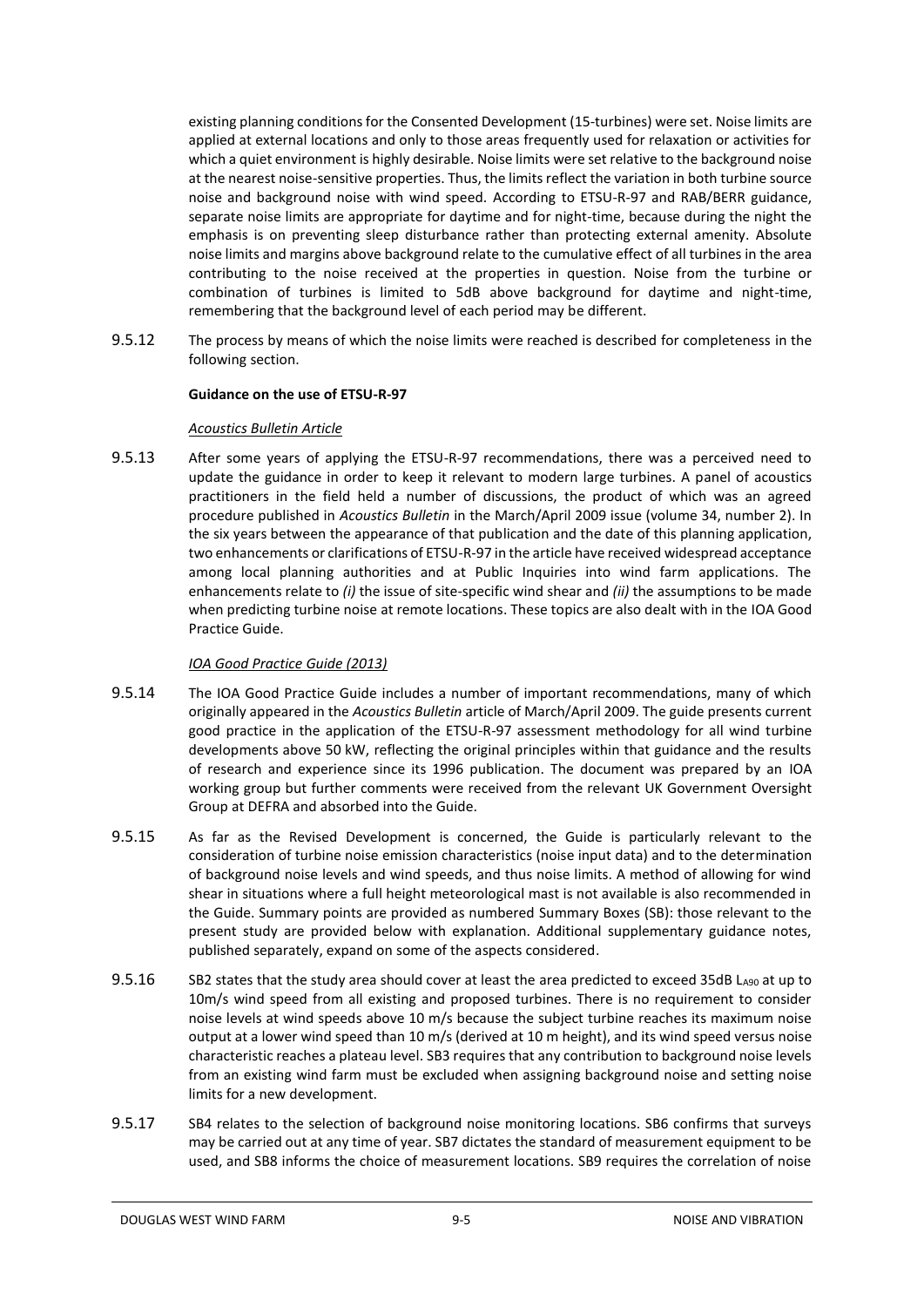measurements with standardised 10 m wind speed, and SB10, SB11 and SB12 give further recommendations for the conduct of background noise surveys and their duration.

- 9.5.18 SB13 confirms that the definitions of 'amenity hours' and 'night-time hours' in ETSU-R-97 remain applicable. SB14 requires the removal of data showing the presence of noise sources 'not common to the representative measurement locations', and SB15 recommends that the 'dawn chorus', where present, should also be removed from the data set. SB16 formalises the removal of rainaffected data, and SB17 allows the routine inclusion of noise from rush hour traffic. SB18 is a recommendation for data analysis by regression but states that the order of that regression depends on the nature of the noise environment.
- 9.5.19 SB20 deals with the prediction of noise immission levels from wind turbines. In summary, it confirms the recommendations of the *Acoustics Bulletin* article of March/April 2009 in respect of the difference between L<sub>A90</sub> and L<sub>Aeq</sub>, the adoption of a ground factor *G* of 0.5, the inclusion of a margin of uncertainty in the turbine noise emissions, together with a statement of its robustness, and the basic parameters for source and receiver heights and atmospheric conditions.
- 9.5.20 SB21 describes the issues in cumulative noise assessment, where a new wind energy development is proposed in an area where one or more turbines are already operational or proposed.
- 9.5.21 Under Section 7, Other Guidance, the IOA Guide covers points including planning conditions, (of which a sample is provided), and states that the evidence in relation to 'excess' or 'other' amplitude modulation (AM) is still developing. At the time of writing, current practice is not to assign a planning condition to deal with AM, because it has not proved possible to develop a workable and valid form of condition. An IOA Working Group has recently defined a metric for the detection and definition of AM but has not given any indication as to how the findings might be incorporated into planning conditions.
- 9.5.22 Six Supplementary Guidance Notes are referred to in the IOA Good Practice Guide. Four of these were published in July 2014, and the other two in September 2014. Supplementary Guidance Notes numbers 1 to 4 inclusive are applicable to the present assessment: they relate to data collection, sound power level data, data processing and filtering, and the derivation of wind shear.

## *Significance Criteria*

9.5.23 Predicted noise levels which exceed relevant limits at noise-sensitive receptors, calculated by the above methodology, are considered to be significant. Noise levels which do not exceed the relevant limits at noise-sensitive receptors are not significant.

# <span id="page-7-0"></span>9.6 Background Sound Measurements and Noise Limits

#### *Dates*

9.6.1 A number of site visits took place both in 2012 and 2015 in order to gain an understanding of the area around the site, to select background noise measurement locations, to obtain the consents of landowners where necessary, and to place, service and retrieve survey equipment. The first noise survey campaign (three locations) began on Tuesday 03 July 2012 and was completed on Wednesday 01 August 2012. The second noise survey began on Thursday 26 March 2015, although wind data did not become available until Monday 30 March. The survey was completed on Monday 27 April 2015. In both cases approximately four weeks' worth of usable data were successfully collected.

## *Instrumentation*

9.6.2 The instruments used for automatic noise monitoring during both survey campaigns were Rion NL-32 or NL-52 data logging sound level meters, each fitted with a type UC-59 condenser microphone and a shower-proof outdoor windshield assembly with a double screen. The microphones were mounted on robust stands at a height of 1.2 metres above ground. Each sound level meter was powered by high-capacity battery packs, housed with the meter in a sealed weatherproof case to prevent tampering. Ambient noise levels expressed in the form of LA90,10min values dB were recorded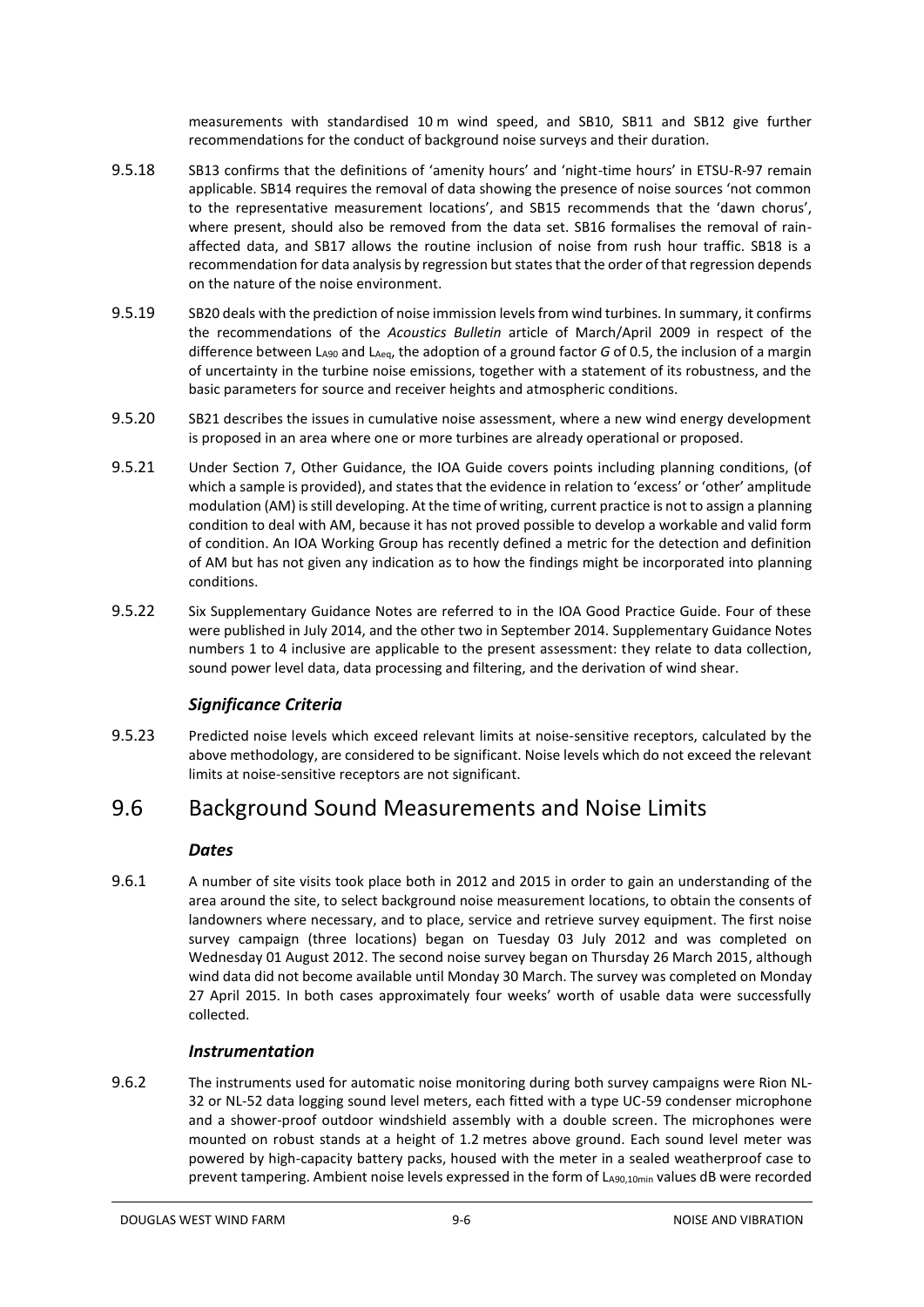continuously 24 hours a day throughout the survey period. The results were downloaded to a laptop PC at the end of the survey. Details of all instruments are shown in Table 9.1.

| <b>Meter</b> | Serial numbers of<br>meter, microphone | Calibrated by, date<br>Deployed at |                       |  |  |
|--------------|----------------------------------------|------------------------------------|-----------------------|--|--|
| Rion NL-32   | 1193084, 315704                        | ANV, 16 January 2012               | N1 Westerhouse        |  |  |
| Rion NL-32   | 103137, 316490                         | ANV, 2 February 2012               | N2 Station House      |  |  |
| Rion NL-32   | 1182906, 315425                        | ANV, 24 January 2012               | N3 6 Middlemuir Road  |  |  |
| Rion NL-52   | 121670, 318723                         | ANV, 23 July 2014                  | N1 Westerhouse (2015) |  |  |

**Table 9.1 – Noise Measuring Equipment**

- 9.6.3 The calibration of the instruments was checked before and after the measurements using a Bruel & Kjaer type 4231 electronic calibrator, serial no. 1934427. No calibration drift was observed. All measuring equipment had been subject to laboratory calibration traceable to national standards within the previous 12 months, as shown in Table 9.1. The calibrator is subject to an annual laboratory calibration, the most recent having been on 09 October 2014 (refer to Appendix 9.8 for calibration certificates).
- 9.6.4 Wind data during the 2012 survey were obtained from a temporary meteorology mast installed for the purposes of the background noise survey. It recorded ten-minute means of the wind speed and wind direction on site by means of an anemometer and wind vane 10 m above ground level. The wind data were logged and time stamped relative to GMT, thus facilitating synchronisation with the background noise data. The later installation of a 50 m meteorology mast allowed long-term wind shear data to be used to adjust the 10 m wind speeds, in order to allow for site-specific wind shear as required by the IOA Good Practice Guide. Data from the same 50 m mast were later used to obtain the derived wind speeds at 10 m height during the 2015 background noise survey, using the methodology recommended in the IOA Good Practice Guide.
- 9.6.5 A tipping bucket type rain gauge with electronic logging device was installed at one of the noise measurement locations in each case: the garden of 6 Middlemuir Road (2012) and the yard of Westerhouse (2015). Rainfall data were also downloaded to a laptop at the end of each survey.

## *Measurement and Prediction Locations*

9.6.6 Locations for the measurement of background noise levels in proximity to the Revised Development are shown in Table 9.2 and Appendix 9.1. These locations were selected to be representative of outdoor amenity areas of the closest residential properties facing the turbines. Photographs of the monitoring locations are provided at Appendix 9.2. The data logging sound level meters were placed as far as practicable at a minimum distance of 3.5 m from any reflective surface such as buildings and vertical walls, generally in areas which might be used for outdoor relaxation in warm weather, and away from sources of extraneous noise such as farm machinery, watercourses or wooded areas.

| No.            | Location             | <b>Northing</b><br><b>Easting</b> |        | <b>Dates</b>              |  |  |
|----------------|----------------------|-----------------------------------|--------|---------------------------|--|--|
| N1             | Westerhouse          | 282815                            | 633495 | $3$ July $-1$ August 2012 |  |  |
| N <sub>2</sub> | <b>Station House</b> | 282082                            | 630957 | $3$ July $-1$ August 2012 |  |  |
| N <sub>3</sub> | 6 Middlemuir Road    | 281014                            | 634436 | $3$ July $-1$ August 2012 |  |  |
| N <sub>1</sub> | Westerhouse          | 282822                            | 633491 | 26 March - 27 April 2015  |  |  |

**Table 9.2 – Noise Measurement Locations**

9.6.7 The locations at Westerhouse differed slightly on the two surveys because property in the yard had been moved in the intervening period, but the two locations were only 8 m apart and both were in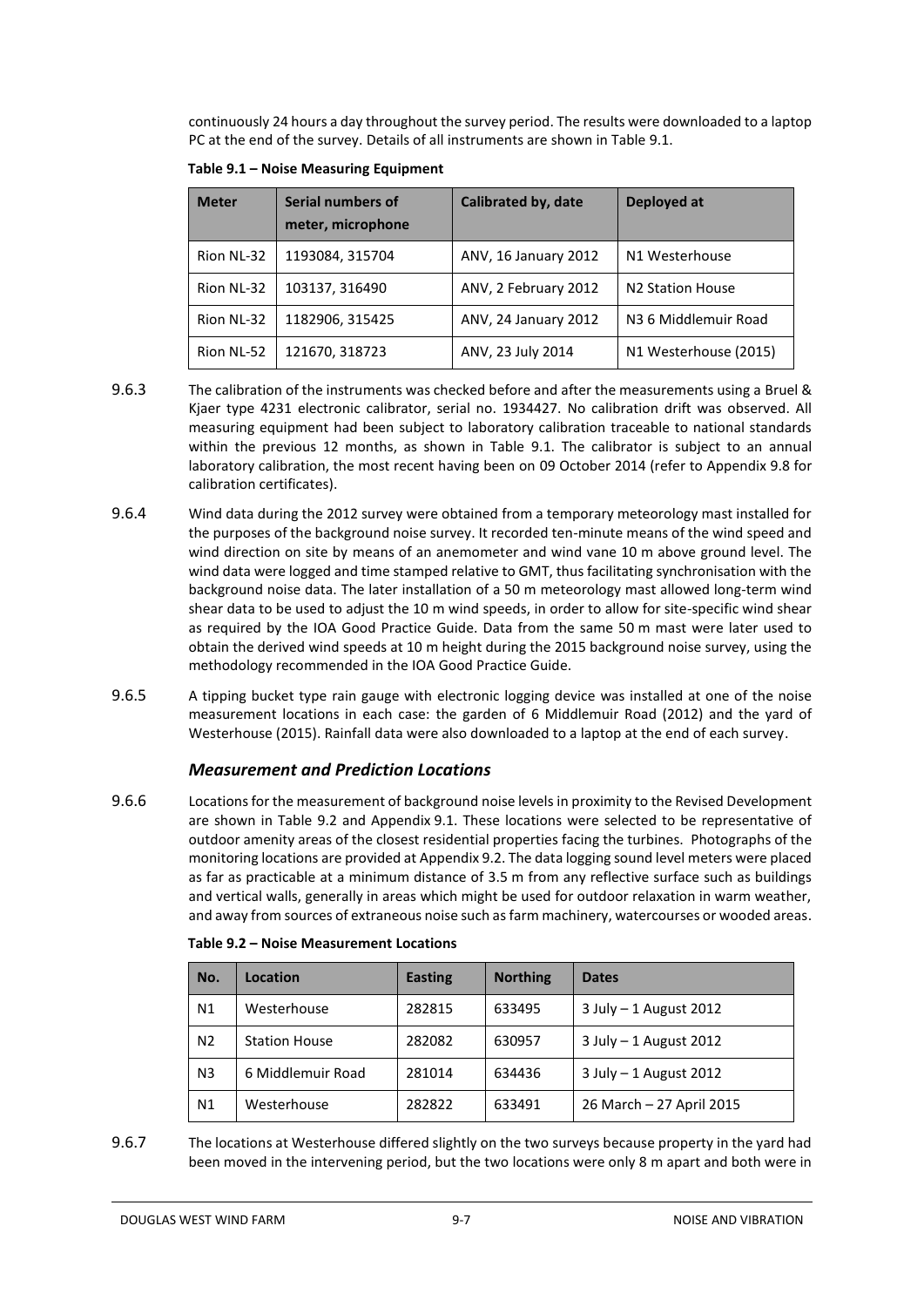the yard behind (east of) the property. The rain gauge was also deployed in this area for the 2015 survey. There were no obvious sources of noise apart from occasional distant road traffic.

- 9.6.8 The location at Station Road was in the garden to the west of the property's south-western corner, on previously cultivated ground. The location is largely surrounded by open fields used for pasture. Occasional turbine noise was detected from the Hagshaw Hill Wind Farm to the west, but only when the wind direction was such that the turbines were upwind of the location.
- 9.6.9 The location at 6 Middlemuir Road was behind the single-storey dwelling on a paved area. It would have been preferable to locate the meter on the grassed area to the front (east) of the property, but satisfactory arrangements could not be made for the security of the instrument in that location. The rain gauge was also placed near this noise monitor for the entire duration of the 2012 survey.
- 9.6.10 Locations selected for the calculation of noise levels from the Revised Development are set out in Table 9.3 and shown in Appendix 9.1.

#### *Results of Background Noise Surveys*

- 9.6.11 The results of the automatic monitoring of noise and wind speed are presented graphically in the Appendices to this Chapter. Appendix 9.3 shows the noise level and wind speed histories. The ETSU-R-97 guidance does not provide a method for disregarding 'doubtful' data, but the IOA Good Practice Guide recommends a method for discarding data points which may possibly be affected by rainfall. Data regarded as doubtful because of rainfall or other extraneous noise is included in the time histories, but was discarded thereafter. It can be seen that the measured noise levels at all locations were dependant mainly on the wind speed.
- 9.6.12 The following method was used to reduce the time history data for each measurement location into a format for which the best practice method for determining background noise curves could be used.
	- With the data in chronological order, a level versus time graph is plotted for each noise measurement location (a time history). A time history of the derived wind speed at 10 m height is also plotted on each.
	- All normal daytime periods are removed (07:00h to 18:00h on weekdays, and 07:00h to 13:00h on Saturdays).
	- The remaining data points are divided into two periods, 'night-time' being 23:00h to 07:00h daily, and 'daytime amenity periods' being all the remaining data.
	- Points which were possibly affected by rainfall according to the rain gauge time history, and the preceding 'dry' data point before each registered bucket tip signifying rainfall (however slight) are removed.
	- A graph is plotted for each location, for each period (daytime amenity or night-time), showing the background noise level against the derived ten-minute wind speed at 10 m height (an x-y plot).
- 9.6.13 Appendix 9.4 shows scatter plots for daytime amenity periods and night-time periods at each of the noise monitoring locations, with noise levels plotted against the adjusted wind speed, and doubtful data removed. The best-fit curve is superimposed on the data in each case in order to derive the typical wind-dependant background noise levels as recommended by ETSU-R-97 and the IOA Good Practice Guide.
- 9.6.14 The spread of wind directions occurring during the two background noise survey periods is shown in Appendix 9.5. The wind direction in July 2012 was mostly from the west or south-west, but with significant periods of easterly winds. In April 2015 the wind direction was mainly between westerly and southerly, with relatively little wind from the east or north. In both cases a wide range of wind speeds occurred, resulting in data sets which were fit for purpose.
- 9.6.15 ETSU-R-97 provides for the use of proxy locations where it is considered unnecessary or impractical to conduct background noise measurements at all potential noise receptors. The IOA Good Practice Guide says that when choosing a location that will serve as a proxy for others, the basis for selection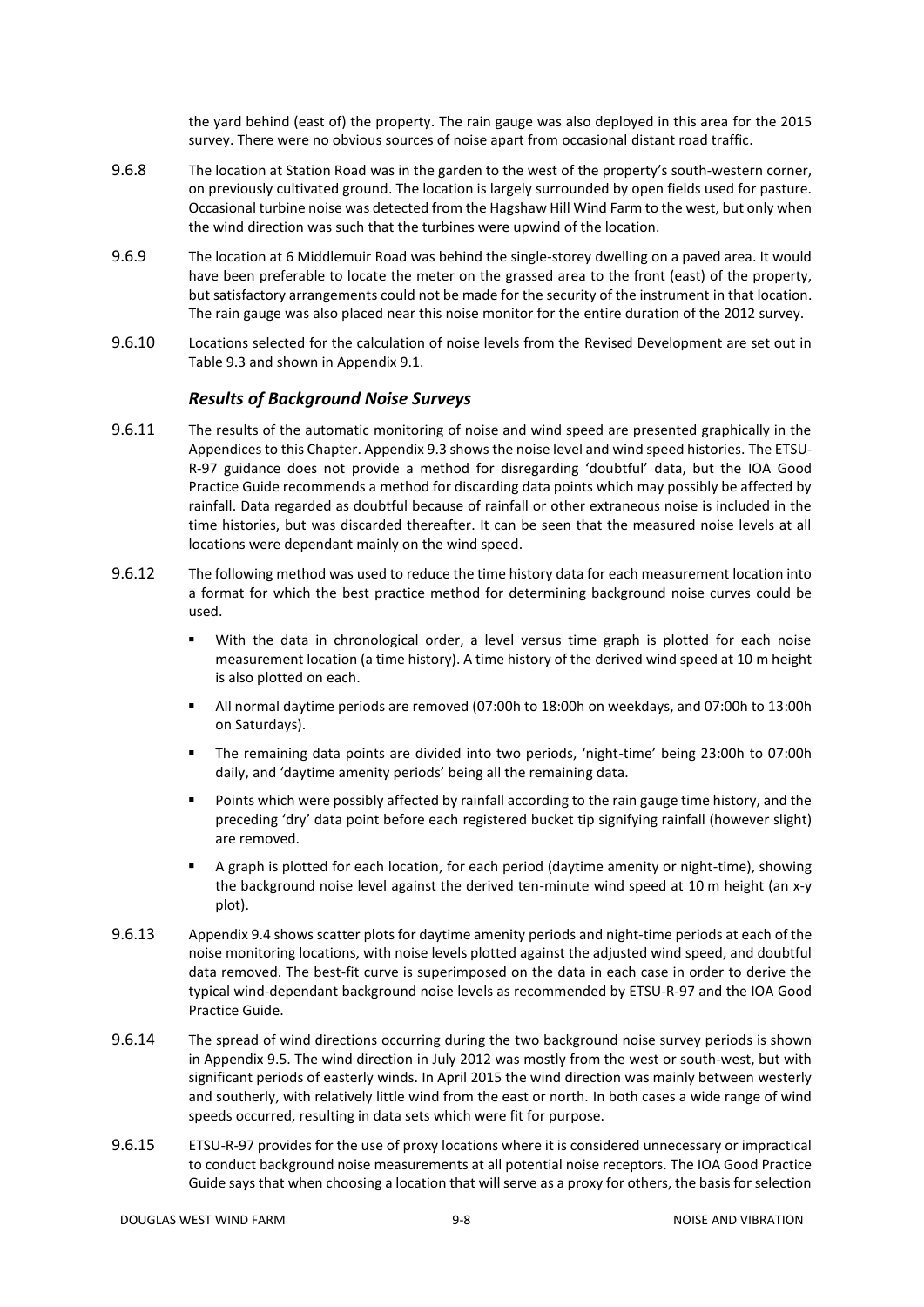is that it can reasonably be claimed, from inspection and observation, to be representative of the non-surveyed locations, in line with the guidance on measurement site selection. No general guidance is offered on the number of measurement locations because this is necessarily sitespecific. The scheme adopted for proxy locations for the Revised Development is shown in Table 9.3.

| Receptor        | <b>Name</b>          | <b>Uses background curves from</b>  |
|-----------------|----------------------|-------------------------------------|
| R1              | Westerhouse          | N1 Westerhouse (2015)               |
| R <sub>2</sub>  | <b>Station House</b> | N <sub>2</sub> Station House (2012) |
| R <sub>3</sub>  | 8 Middlemuir Road    | N3 6 Middlemuir Road (2012)         |
| R4              | Craigend             | N1 Westerhouse (2015)               |
| R <sub>5</sub>  | West Toun House      | N1 Westerhouse (2015)               |
| R <sub>6</sub>  | <b>Braehead</b>      | N3 6 Middlemuir Road (2012)         |
| R7              | Midfield Road        | N3 6 Middlemuir Road (2012)         |
| R8              | Gardens House        | N1 Westerhouse (2015)               |
| R <sub>9</sub>  | Scrogton             | N <sub>2</sub> Station House (2012) |
| R <sub>10</sub> | <b>Braidlea</b>      | N2 Station House (2012)             |
| R11             | Scrogtonhead         | N <sub>2</sub> Station House (2012) |
| R <sub>12</sub> | Stockhill            | N1 Westerhouse (2015)               |
| R <sub>13</sub> | Gunsgreen            | N3 6 Middlemuir Road (2012)         |

**Table 9.3 – Noise Prediction and Proxy Background Noise Measurement Locations**

- 9.6.16 The consented noise limits, derived from the two background noise survey campaigns and expressed to the nearest whole decibel, are shown in Table 9.4. Different noise limits apply to daytime and night-time, and the limits are expressed against the derived integer wind speeds at 10 m height on site. The residents at Westerhouse and Station House have financial interests in the project and therefore qualify for the higher noise limits specified in ETSU-R-97.
- 9.6.17 All noise limits derived from the Westerhouse background measurements as a proxy location use the 2015 data set. The noise limits derived from background measurements at Station House are directionally filtered in line with IOA Good Practice Guide recommendations: data points for which the wind was in the western quadrant were discarded to remove any risk of corruption by noise from existing turbines to the west of the location. In the case of Station House (only) the limits will differ from those in the planning conditions because of the financial interest of that property in the Revised Development. The noise limits in Table 9.4 have been adjusted to account for this.

#### **Table 9.4 – Noise Limits in existing Planning Conditions for the Consented Development (amended to reflect financial involvement of Westerhouse and Station House in the Revised Development)**

| <b>Name</b>               | 4m/s | 5m/s | 6m/s | 7m/s | 8m/s | 9m/s | $10m/s$   $11m/s$ |    | 12m/s |  |
|---------------------------|------|------|------|------|------|------|-------------------|----|-------|--|
| Daytime (07:00h - 19:00h) |      |      |      |      |      |      |                   |    |       |  |
| Westerhouse               | 45   | 45   | 45   | 45   | 45   | 45   | 45                | 45 | 45    |  |
| <b>Station House</b>      | 45   | 45   | 47   | 47   | 48   | 50   | 52                | 54 | 56    |  |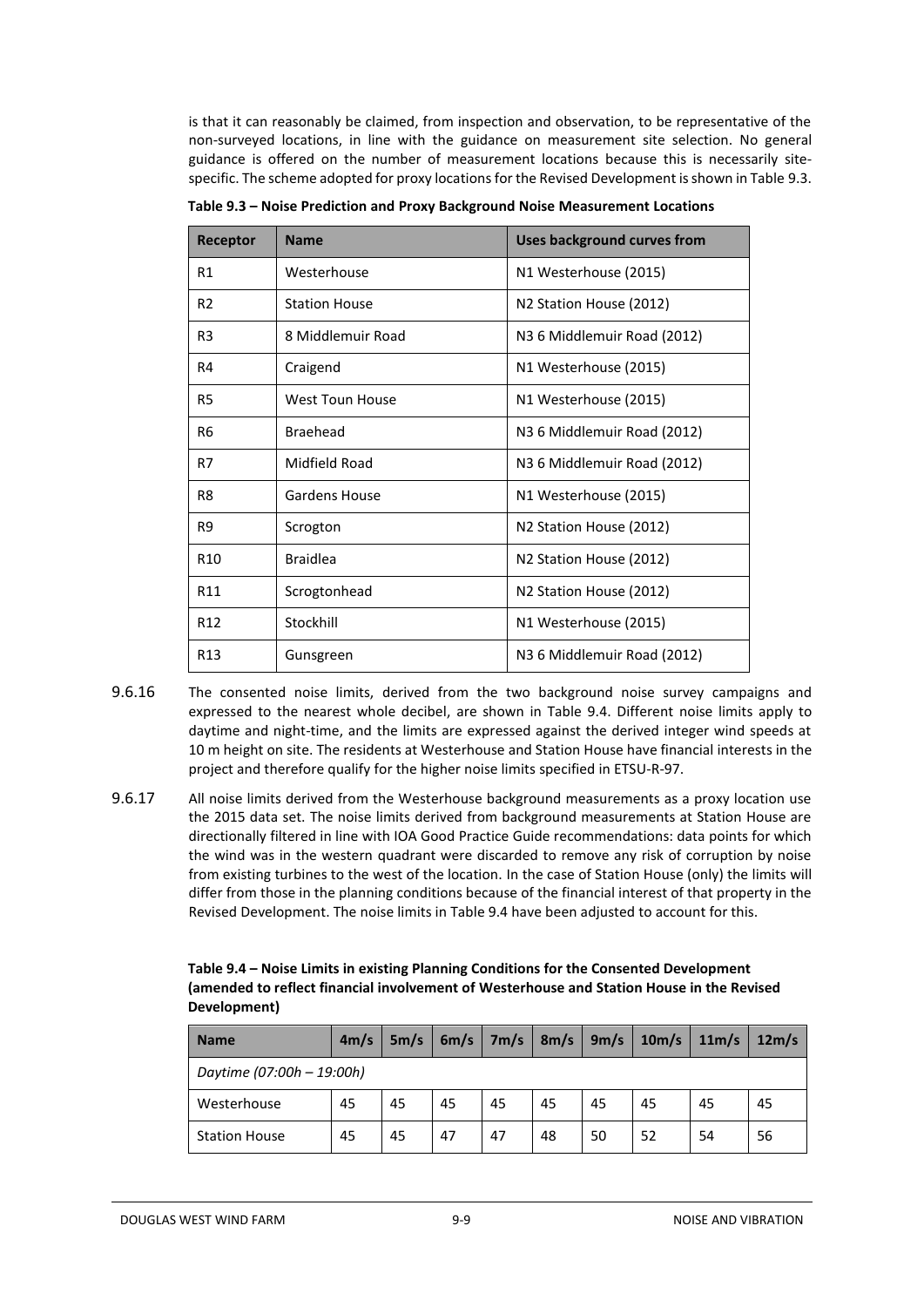| <b>Name</b>                                                  | 4m/s | 5m/s | 6m/s | 7m/s | 8m/s | 9m/s | 10 <sub>m</sub> /s | 11m/s | 12m/s |
|--------------------------------------------------------------|------|------|------|------|------|------|--------------------|-------|-------|
| Craigend, West<br>Toun House,<br>Gardens House,<br>Stockhill | 40   | 40   | 40   | 40   | 40   | 40   | 41                 | 41    | 41    |
| Scrogton, Braidlea,<br>Scrogtonhead                          | 40   | 40   | 40   | 42   | 43   | 45   | 47                 | 50    | 52    |
| Middlemuir Road,<br>Braehead,<br>Midfield Road,<br>Gunsgreen | 40   | 40   | 40   | 40   | 41   | 43   | 45                 | 47    | 48    |
| Night-time (19:00h - 07:00h)                                 |      |      |      |      |      |      |                    |       |       |
| Westerhouse,<br><b>Station House</b>                         | 45   | 45   | 45   | 45   | 45   | 45   | 45                 | 45    | 45    |
| All other locations                                          | 43   | 43   | 43   | 43   | 43   | 43   | 43                 | 43    | 43    |

# <span id="page-11-0"></span>9.7 Predictive Calculations

## *Characteristics of Wind Turbine Noise*

9.7.1 Noise from turbines is typically made up of a reasonably steady, broad-band noise of aerodynamic origin, which depends on blade tip speed, and mechanical noise from within the nacelle. On older designs of turbine, there may be a tonal noise element from mechanical components within the nacelle. Modern large turbine designs emit noise primarily of aerodynamic origin, with very little mechanical noise being transmitted into the environment. In general, none of the noise emission is tonal in character. The broadband noise is amplitude modulated, i.e. it varies in amplitude as the three turbine blades rotate, with the maximum modulation occurring on the downward movement of each blade from roughly horizontal to near-vertical. This variation of the instantaneous sound level is accounted for in the noise prediction methodology.

## *Turbine Sound Power Data*

- 9.7.2 It is intended to install turbines in the 3.6 3.8 MW class at the Revised Development site. The noise data used in the predictive calculations are those for the Siemens SWT-3.6-130 turbine in its normal operational mode (i.e. not noise-restricted), which is the current candidate turbine. The method used to obtain sound power data conformed to the IEC 61400-11 standard, the most commonly used procedure, which calls for measurements close enough to the turbine that background noise is insignificant. The data are derived from the manufacturer's published data (specification), so an uncertainty of 2dB was included in the sound power levels used for noise prediction purposes as required by the Institute of Acoustics guidance documents.
- 9.7.3 The turbines would be configured for a maximum overall sound power level (each turbine, manufacturer's reported test levels plus uncertainty) of 108dB (A) at the reference wind speed (v<sub>10</sub>) of 8 m/s. The sound power depends on wind speed up to the maximum governed rotational speed of the turbine, and the closest approach of wind farm noise to the limit curve is almost invariably within the 6 to 8 m/s wind speed range. =Spectral information for the calculation of excess attenuation over distance, were also taken from the manufacturer's specification with an appropriate adjustment to ensure equivalence to the overall warranted level plus uncertainty.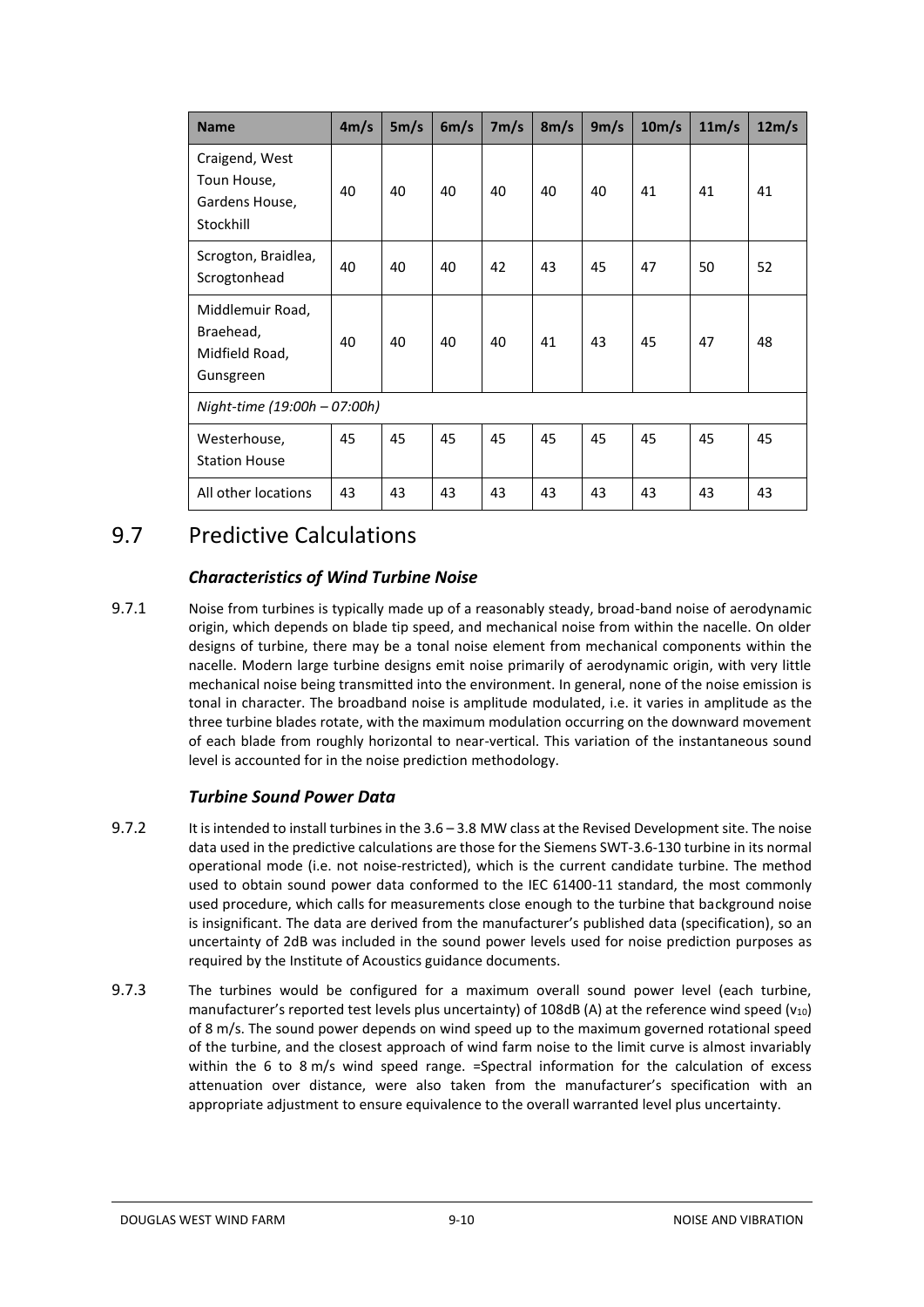#### *Turbine Locations*

9.7.4 The proposed turbine coordinates are shown in Table 9.5.

| <b>Turbine No.</b> | <b>Easting</b> | <b>Northing</b> | <b>Turbine</b><br>No. | <b>Easting</b> | <b>Northing</b> |
|--------------------|----------------|-----------------|-----------------------|----------------|-----------------|
| Τ1                 | 280331         | 633205          | T8                    | 282070         | 632421          |
| T2                 | 280690         | 633124          | T <sub>9</sub>        | 282430         | 632168          |
| T3                 | 281111         | 633045          | T <sub>10</sub>       | 282119         | 631854          |
| T4                 | 281579         | 633144          | T <sub>11</sub>       | 281771         | 631965          |
| T5                 | 281788         | 632753          | T <sub>12</sub>       | 281398         | 631680          |
| Т6                 | 282274         | 632926          | T <sub>13</sub>       | 281579         | 631486          |
| Т7                 | 282570         | 632685          |                       |                |                 |

**Table 9.5 – Turbine Coordinates for Noise Predictions**

#### *Calculation Procedure for Wind Turbine Noise*

- 9.7.5 The method adopted for the prediction of noise from the turbines is the ISO 9613-2:1996 method interpreted in the light of the IOA Good Practice Guide. The model assumes sound radiation from a point source with only slight attenuation by ground effects. The attenuation resulting from ground effects and atmospheric absorption varies with frequency and distance, and the predictions are carried out in octave bands with the overall A-weighted levels being calculated from the results. The source sound power levels used for calculation purposes take no account of the available noise reduction methods on the candidate turbine or similar types, although various modifications may be available.
- 9.7.6 The IOA Good Practice Guide states that in order to give reliable predictions of the aggregate noise levels at receptor locations, certain assumptions should be made. These represent the worst case for noise immission of each receiver, i.e. for the condition when the wind blows from the turbines to the receptor. The assumptions are:
	- **all turbines are directly upwind of the receptor;**
	- the manufacturer's warranted noise data, or published test data, plus an allowance for uncertainty, are used as input to the acoustical model;
	- a ground attenuation factor *G* = 0.5 for *G*<sub>*s*</sub>, *Gm* and *G<sub>r</sub>* (the ground types in the source region, middle region and receiver region as defined by ISO 9613-2);
	- the noise source of each turbine is concentrated at turbine hub height;
	- a receptor height of 4 m, corresponding to a first-floor window (note that this conflicts with ETSU-R-97 recommendations).
- 9.7.7 In order to calculate the steady noise from the proposed wind turbines the effect of each turbine at each receptor location is calculated. ETSU-R-97 suggests that the steady nature of the noise emitted by wind turbines is such that the level difference between  $L_{Aeq}$  and  $L_{A90}$  is typically 2dB, and this has been confirmed by readings from several turbines in various types of terrain; the approach is advocated by the IOA Good Practice Guide. A 2dB deduction was therefore made from the overall sound power level to yield the typical LA90 for calculation purposes. The direction of the wind makes the noise from the turbine effectively directional, since the noise level at a given distance upwind of the turbine will be considerably lower than at the same distance downwind.
- 9.7.8 The IOA Good Practice Guide also provides guidance on the screening effects of barriers to the propagation of sound, and the effects of the landform between turbine and receptor. A wireframe visualisation of the proposed turbines viewed from each of the receptor locations was reviewed,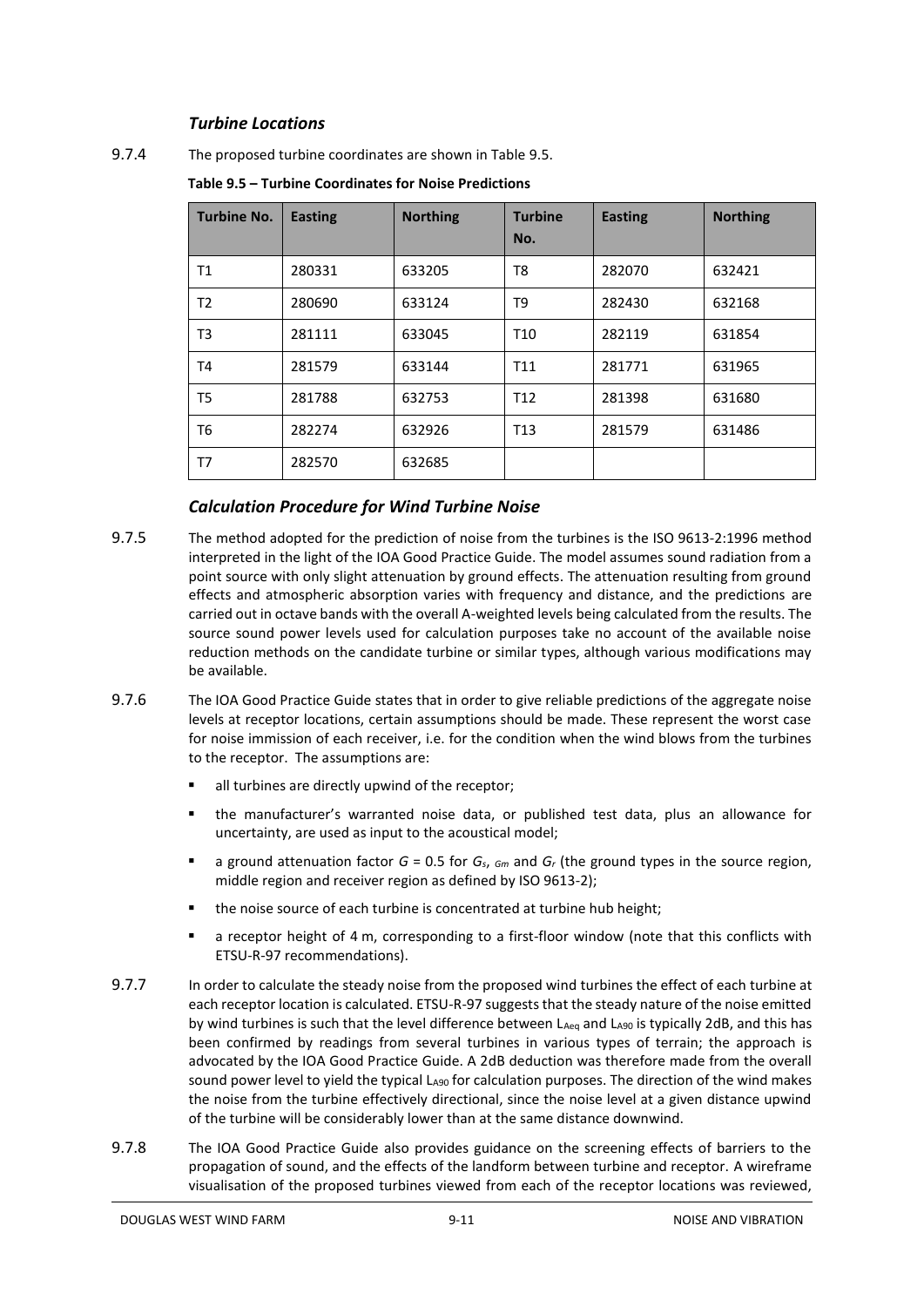and where no part of a turbine will be visible, a deduction of 2dB was made from the contribution of that turbine to allow for screening by the landform. In many cases the reduction in noise contribution may be considerably greater, but for robustness only 2dB was deducted.

9.7.9 The OS grid coordinates of the noise prediction locations are shown in Table 9.6. The coordinates were selected to represent the nearest point to any turbine within the curtilage of the property named, with the exception of R13 Gunsgreen. This is a location in the centre of an area for which Planning Permission in Principle has been granted for a housing development, although no houses have yet been built and the disposition of the buildings on site, house types etc is not known.

| Receptor                | <b>Easting</b> | <b>Northing</b> | Receptor                 | <b>Easting</b> | <b>Northing</b> |
|-------------------------|----------------|-----------------|--------------------------|----------------|-----------------|
| R1 Westerhouse          | 282803         | 633471          | R8 Gardens House         | 283990         | 632358          |
| <b>R2 Station House</b> | 282083         | 630975          | R9 Scrogton              | 282644         | 630470          |
| R3 8 Middlemuir Road    | 281014         | 634402          | R <sub>10</sub> Braidlea | 282943         | 631012          |
| R4 Craigend             | 282805         | 633537          | R11 Scrogtonhead         | 282275         | 630245          |
| R5 West Toun House      | 282860         | 633779          | R12 Stockhill            | 278470         | 634124          |
| R6 Braehead             | 281196         | 634407          | R13 Gunsgreen            | 280950         | 634100          |
| R7 Midfield Road        | 281486         | 634486          |                          |                |                 |

**Table 9.6 –Coordinates for Noise Prediction Locations**

### *Results of Noise Predictions*

9.7.10 The predicted worst-case noise levels for the receptor locations from the Revised Development are presented graphically in Appendix 9.6. The curves shown represent the assumed prevailing background noise characteristic, the aggregate turbine noise and the assumed daytime or nighttime noise limit curves applied at each location as appropriate. The results are also shown to the nearest whole decibel in Table 9.7. The amount by which the wind farm complies with the assumed noise limits are presented in Table 9.9.

| Receptor               | 4m/s | 5m/s | 6m/s | 7m/s | 8m/s | 9m/s | 10 <sub>m</sub> /s | 11m/s | 12m/s |
|------------------------|------|------|------|------|------|------|--------------------|-------|-------|
| Westerhouse            | 27   | 33   | 36   | 36   | 36   | 36   | 36                 | 36    | 36    |
| <b>Station House</b>   | 28   | 33   | 36   | 37   | 37   | 37   | 37                 | 37    | 37    |
| 8 Middlemuir Road      | 22   | 27   | 31   | 31   | 31   | 31   | 31                 | 31    | 31    |
| Craigend               | 27   | 32   | 35   | 36   | 36   | 36   | 36                 | 36    | 36    |
| <b>West Toun House</b> | 25   | 30   | 33   | 34   | 34   | 34   | 34                 | 34    | 34    |
| <b>Braehead</b>        | 22   | 27   | 31   | 31   | 31   | 31   | 31                 | 31    | 31    |
| Midfield Road          | 21   | 27   | 30   | 30   | 30   | 30   | 30                 | 30    | 30    |
| Gardens House          | 20   | 25   | 29   | 29   | 29   | 29   | 29                 | 29    | 29    |
| Scrogton               | 22   | 27   | 30   | 31   | 31   | 31   | 31                 | 31    | 31    |
| <b>Braidlea</b>        | 24   | 29   | 32   | 33   | 33   | 33   | 33                 | 33    | 33    |
| Scrogtonhead           | 21   | 27   | 30   | 30   | 30   | 30   | 30                 | 30    | 30    |
| Stockhill              | 16   | 21   | 25   | 25   | 25   | 25   | 25                 | 25    | 25    |

**Table 9.7 – Predicted Worst-Case Noise Immission Levels dB LA90,10min Against 10 m Wind Speed**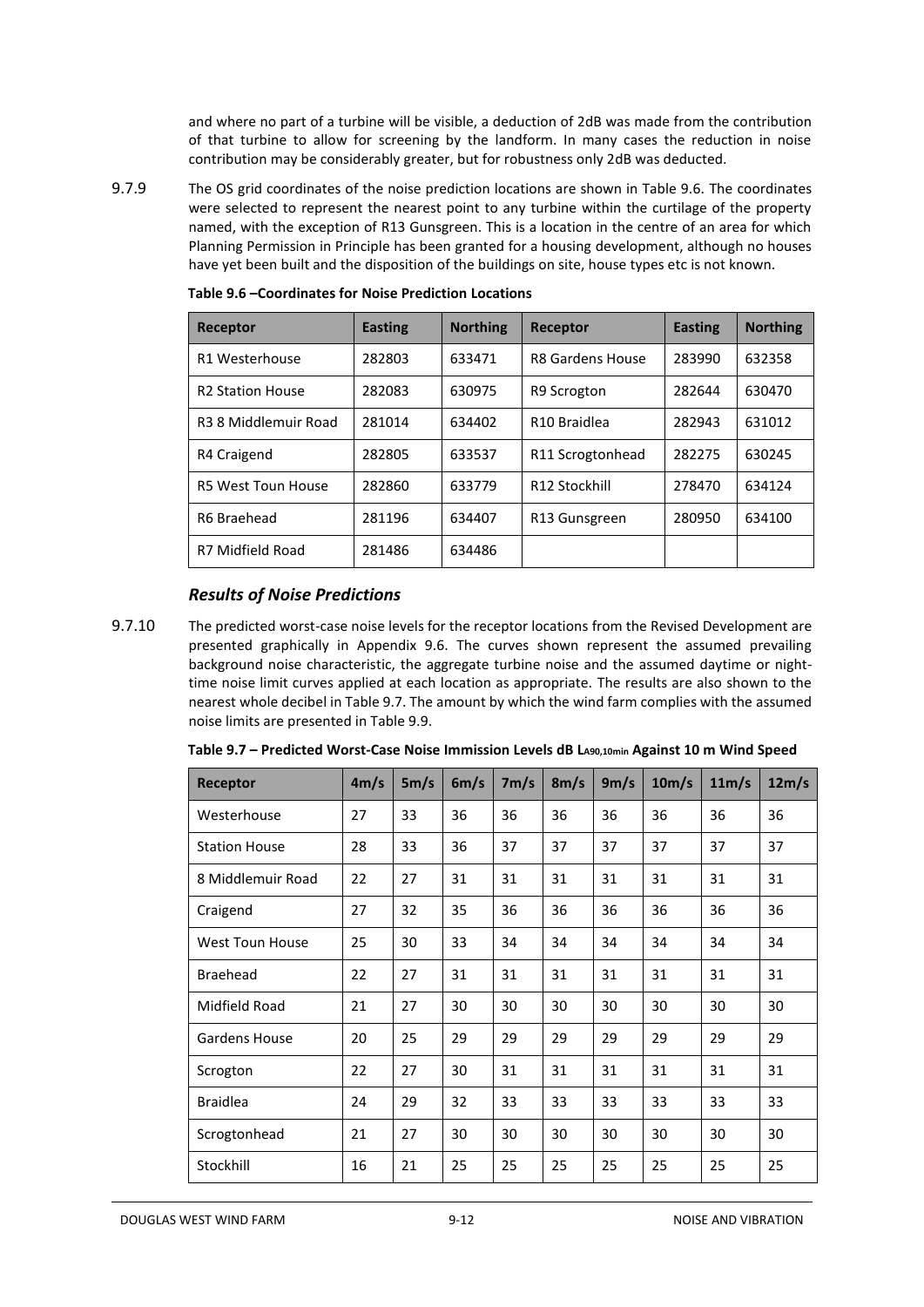| <b>Receptor</b> | 4m/s | $\vert$ 5m/s | $\vert$ 6m/s |    |    |    |    | 7m/s   8m/s   9m/s   10m/s   11m/s   12m/s |    |
|-----------------|------|--------------|--------------|----|----|----|----|--------------------------------------------|----|
| Gunsgreen       | 24   | 30           | 33           | 33 | 33 | 33 | 33 | 33                                         | 33 |

# <span id="page-14-0"></span>9.8 Assessment of Potential Effects

- 9.8.1 All receptor locations are assumed to be noise-sensitive, although properties occupied by persons with a financial interest in the project are deemed slightly less sensitive: this subjective reaction is anticipated by ETSU-R-97 which considers that higher noise limits are appropriate for such locations.
- 9.8.2 The magnitude of change in noise levels depends on the degree to which sounds from the turbines exceed the prevailing background sound level, and thus on how audible the sound may be under different wind conditions.

### *Construction*

- 9.8.3 During the construction of the turbines there will inevitably be additional road traffic in the vicinity of the site, but vehicle routes will be carefully prescribed in consultation with SLC, in order to minimise disruption and disturbance. The frequency and numbers of such vehicle movements will be insufficient to affect the road traffic noise experienced by local residents, and site access will be gained directly from the national motorway network: there will be no significant effects on the local road network in residential areas. The permitted hours for deliveries and for working hours on site are limited by planning condition for the Consented Development and it is considered that this remains appropriate for the Revised Development.
- 9.8.4 Detailed ground investigations will be undertaken at a later stage of project development, prior to construction. Piled foundations are not anticipated, and conventional gravity foundations will be used. The installation process involves ground excavation, placement of steel reinforcement, and concrete pouring. The process is relatively quiet, with the typical 360° excavator emitting a maximum noise level of around 85dB(A) at a distance of 5 m. There will also be on site, from time to time, tipper lorries to deliver stone for tracks and remove spoil, and concrete mixers to deliver materials. Each of these events will be short-lived, and the noise levels emitted by the machinery will be comparable with those for an agricultural tractor. Since the operations will be restricted to the normal working day, and because of the separation distances between turbines and local noisesensitive locations, no significant noise will be received at residential properties.
- 9.8.5 The effects of distance, ground effects and air absorption mean that the resulting noise levels at the nearest residential property will be a maximum of 40dB L<sub>Aeq</sub>, the minimum separation distance being around 750m Operations at an individual turbine foundation would take no more than a day or two, but even in a flat calm the resulting noise would only slightly exceed the daytime background noise level.
- 9.8.6 The construction of access tracks will be limited to local ground levelling operations, movement of road stone or gravel by tipper lorry, and compaction of the tracks using rollers. The maximum noise levels from the machinery used will be of the order of 80dB(A) at 5m distance, and although the activities may be audible from time to time at the closest noise receptor locations, they will not be intrusive. The noise from construction is low in magnitude of change and is **not significant**.
- 9.8.7 Vibration from construction operations, whether at wind turbine locations or near site access tracks, will be undetectable beyond a few ten of metres from the vibration source. The vibration impact from the construction operations is **not significant**.
- 9.8.8 The vibration arising as a result of the passage or operation of an item of construction machinery, including rock processing and handling machinery, will be such that no ground vibration during construction or rock winning operations will be detectable to a human observer inside neighbouring properties. The levels of vibration inside these properties will be several orders of magnitude lower than the architectural damage criteria given in BS.7385-2:1993, and at least two orders of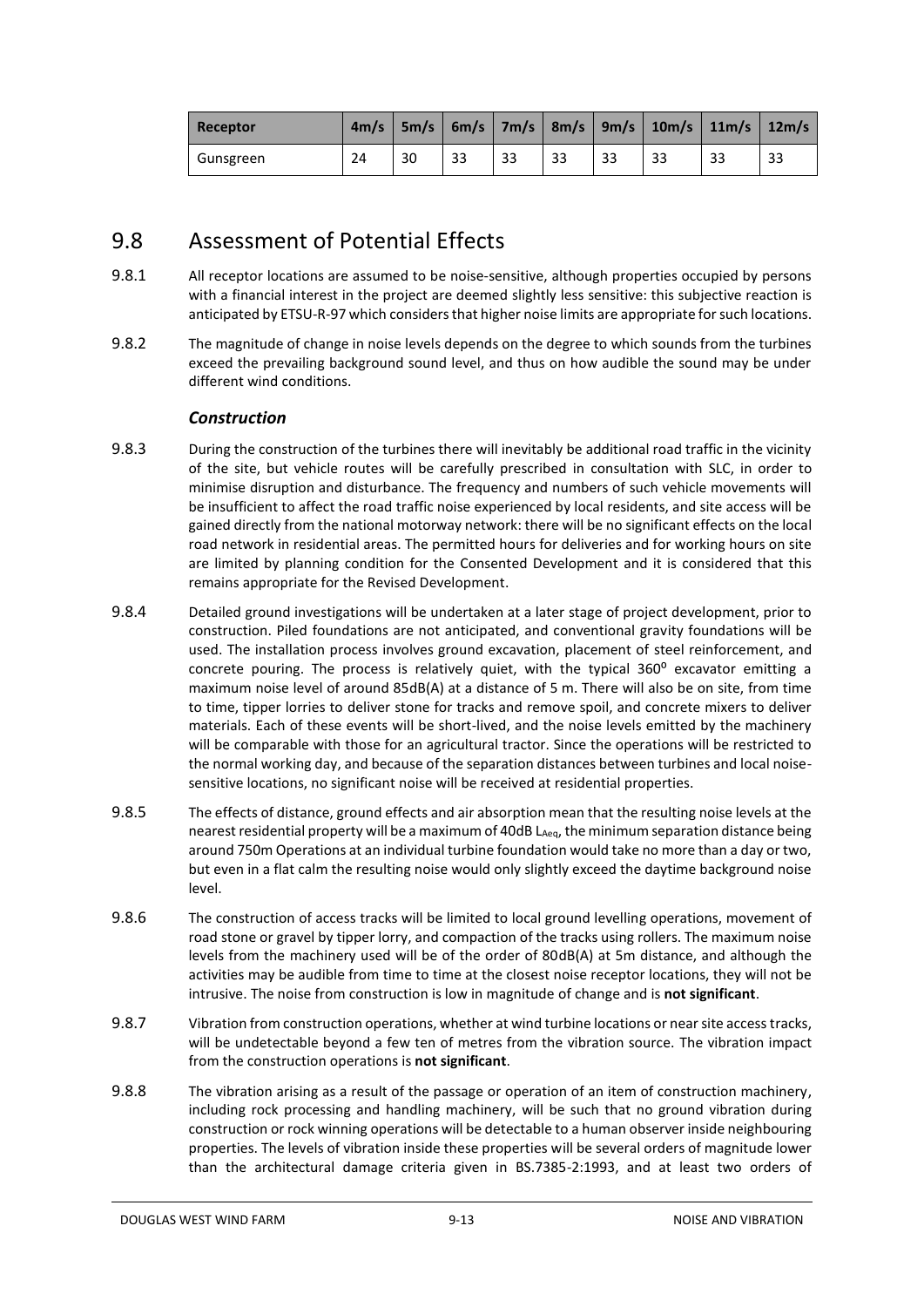magnitude below the levels perceptible to a human observer. This magnitude of change is negligible, and **not significant**.

## *Operation*

| Table 9.9 - Predicted Margins of Compliance with Consented Noise Limits, dB |  |  |  |  |  |
|-----------------------------------------------------------------------------|--|--|--|--|--|
|-----------------------------------------------------------------------------|--|--|--|--|--|

| Receptor             | 4m/s | 5m/s | 6m/s           | 7m/s           | 8m/s           | 9m/s           | 10 <sub>m</sub> /s | 11m/s          | 12m/s          |  |
|----------------------|------|------|----------------|----------------|----------------|----------------|--------------------|----------------|----------------|--|
| <b>Daytime</b>       |      |      |                |                |                |                |                    |                |                |  |
| Westerhouse          | 18   | 12   | 9              | 9              | 9              | 9              | 9                  | 9              | 9              |  |
| <b>Station House</b> | 17   | 12   | 11             | 10             | 11             | 13             | 15                 | 17             | 19             |  |
| 8 Middlemuir Road    | 18   | 13   | 9              | 9              | 10             | 12             | 14                 | 16             | 17             |  |
| Craigend             | 13   | 8    | 5              | 4              | 4              | 4              | 5                  | 5              | 5              |  |
| West Toun House      | 15   | 10   | $\overline{7}$ | 6              | 6              | 6              | $\overline{7}$     | $\overline{7}$ | $\overline{7}$ |  |
| <b>Braehead</b>      | 18   | 13   | 9              | 9              | 10             | 12             | 14                 | 16             | 17             |  |
| Midfield Road        | 19   | 13   | 10             | 10             | 11             | 13             | 15                 | 17             | 18             |  |
| Gardens House        | 20   | 15   | 11             | 11             | 11             | 11             | 12                 | 12             | 12             |  |
| Scrogton             | 18   | 13   | 10             | 11             | 12             | 14             | 16                 | 19             | 21             |  |
| <b>Braidlea</b>      | 16   | 11   | 8              | 9              | 10             | 12             | 14                 | 17             | 19             |  |
| Scrogtonhead         | 19   | 13   | 10             | 12             | 13             | 15             | 17                 | 20             | 22             |  |
| Stockhill            | 24   | 19   | 15             | 15             | 15             | 15             | 16                 | 16             | 16             |  |
| Gunsgreen            | 16   | 10   | 7              | 7              | 8              | 10             | 12                 | 14             | 15             |  |
|                      |      |      |                | Night-time     |                |                |                    |                |                |  |
| Westerhouse          | 18   | 12   | 9              | 9              | 9              | 9              | 9                  | 9              | 9              |  |
| <b>Station House</b> | 17   | 12   | 9              | 8              | 8              | 8              | 8                  | 8              | 8              |  |
| 8 Middlemuir Road    | 21   | 16   | 12             | 12             | 12             | 12             | 12                 | 12             | 12             |  |
| Craigend             | 16   | 11   | 8              | $\overline{7}$ | $\overline{7}$ | $\overline{7}$ | $\overline{7}$     | $\overline{7}$ | 7              |  |
| West Toun House      | 18   | 13   | 10             | 9              | 9              | 9              | 9                  | 9              | 9              |  |
| Braehead             | 21   | 16   | 12             | 12             | 12             | 12             | 12                 | 12             | 12             |  |
| Midfield Road        | 22   | 16   | 13             | 13             | 13             | 13             | 13                 | 13             | 13             |  |
| Gardens House        | 23   | 18   | 14             | 14             | 14             | 14             | 14                 | 14             | 14             |  |
| Scrogton             | 23   | 18   | 15             | 14             | 14             | 14             | 14                 | 14             | 14             |  |
| <b>Braidlea</b>      | 21   | 16   | 13             | 12             | 12             | 12             | 12                 | 12             | 12             |  |
| Scrogtonhead         | 24   | 18   | 15             | 15             | 15             | 15             | 15                 | 15             | 15             |  |
| Stockhill            | 27   | 22   | 18             | 18             | 18             | 18             | 18                 | 18             | 18             |  |
| Gunsgreen            | 19   | 13   | $10\,$         | $10\,$         | $10\,$         | 10             | $10\,$             | 10             | $10\,$         |  |

9.8.9 The noise immission levels from the 13 turbines will fall within the consented noise limits derived according to ETSU-R-97 and the IOA Good Practice Guide. It follows that the magnitude of change is slight, and the effect of noise from the proposed wind turbines on local receptors is **not significant**.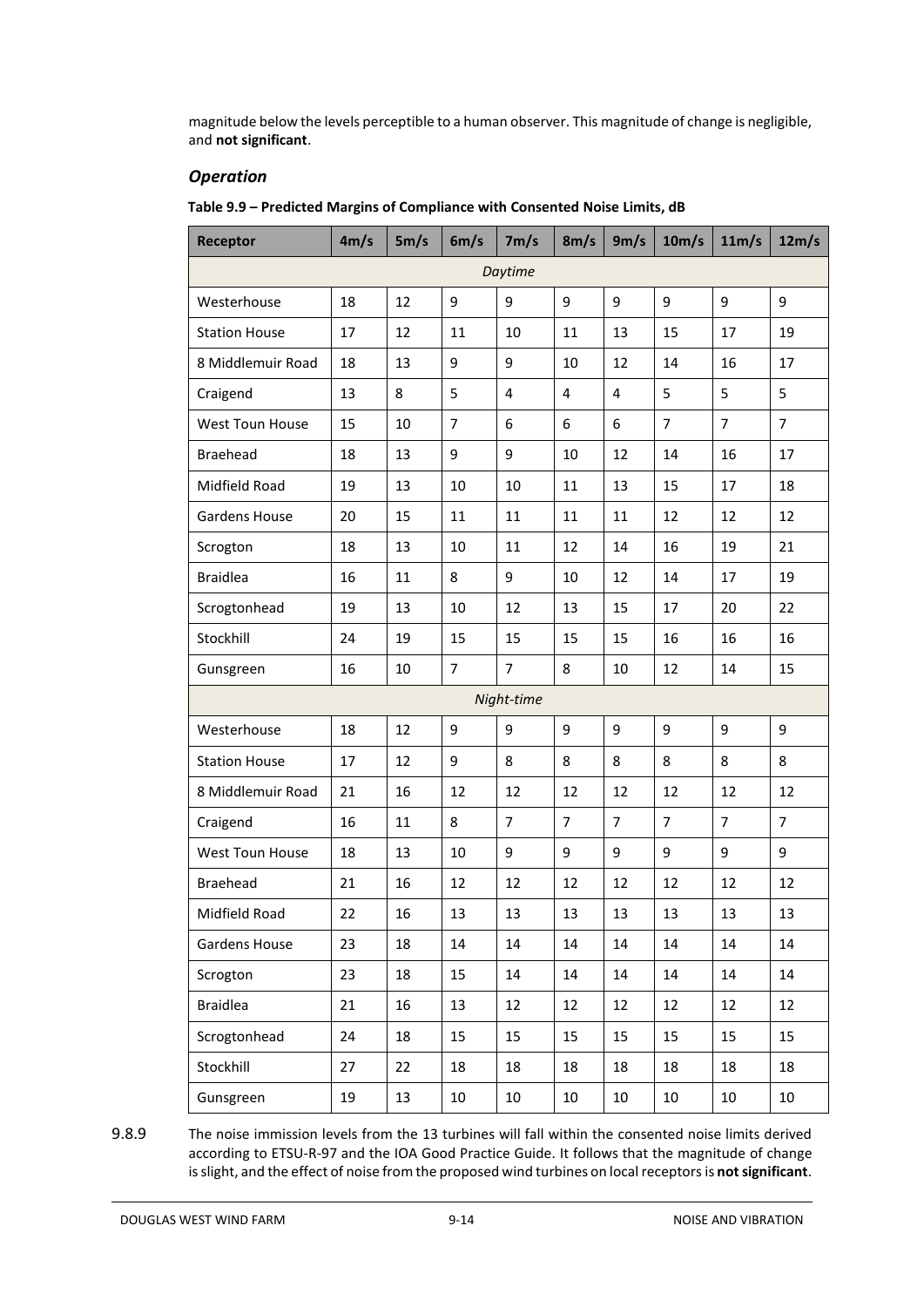9.8.10 Ground-borne vibration from wind turbines is neither discernible by a human observer, nor measurable under normal circumstances, at distances greater than a few tens of metres from the turbine. The magnitude of change in vibration is therefore negligible, and the significance of effect is therefore **none**.

#### 9.8.11 *Decommissioning*

9.8.12 The noise impact during decommissioning and removal of the turbines will be no greater or more significant than that during construction.

#### *Requirements for Mitigation*

- 9.8.13 Although no noise mitigation measures are indicated to be necessary, it is possible to mitigate the noise impact of a turbine or turbines under certain operating conditions depending on the type of turbine and the options offered by the manufacturer. Particular wind speeds with the wind blowing from a particular sector will give rise to 'worst case' noise impacts, and under such conditions it will be possible to reduce the noise emissions from individual turbines under software control. These mitigation measures do not need to be specified in advance of turbine construction and can be implemented and adjusted as necessary in order to meet noise limits imposed by planning conditions.
- 9.8.14 The need for operational mitigation measures will be established as part of the post-construction commissioning process, and will involve noise limit compliance measurements.
- 9.8.15 Noise mitigation during the construction phase of the turbines and infrastructure will be accomplished by limiting the permitted hours of work, and of deliveries to site by HGV (abnormal loads excepted). The Consented hours of 07:00h to 19:00h weekdays, and 07:00h to 13:00h on Saturdays, with no audible works at any other time, are appropriate.

#### *Assessment of Residual Effect Significance*

9.8.16 Following implementation of mitigation measures, the construction noise effects on noise-sensitive receptors are assessed as **not significant**. Operational noise effect of the proposed wind turbines is assessed as **not significant**.

#### *Limitations to Assessment*

9.8.17 The assessment is based on best practice guidelines at the time of writing and the worst-case scenario was modelled. There may be variations in the instantaneous sound levels from turbines which mean that they may be heard from time to time by a casual observer.

## <span id="page-16-0"></span>9.9 Cumulative Assessment

#### *Methodology*

- 9.9.1 There are several operational and consented wind farms within approximately 5 km of the Revised Development. Those considered of relevance to the cumulative noise assessment are Hagshaw Hill and its Extension scheme consisting of 46 turbines, Dalquhandy (15 turbines), Nutberry (6 turbines), Galawhistle (21 turbines), Poniel (3 turbines), Hazelside (2 turbines) and Cumberhead (11 turbines). The locations of the turbines are shown in Figure 3.4.
- 9.9.2 For initial screening purposes, all turbines in the projects listed above, as well as the thirteen turbines within the Revised Development, were regarded as a single development using various different turbine types as appropriate, and the ISO9613-2 noise prediction methodology was applied on the basis that all turbines are approximately upwind of each receptor in turn. If this approach identified any potential cumulative noise issues then a more detailed assessment could be made, taking into account wind direction.
- 9.9.3 There will be considerable screening of turbines by the landform, particularly for distant turbines. The IOA Good Practice Guide states that under these circumstances it is acceptable, and robust, to deduct 2dB overall from the contribution of any individual turbine that is not partially or wholly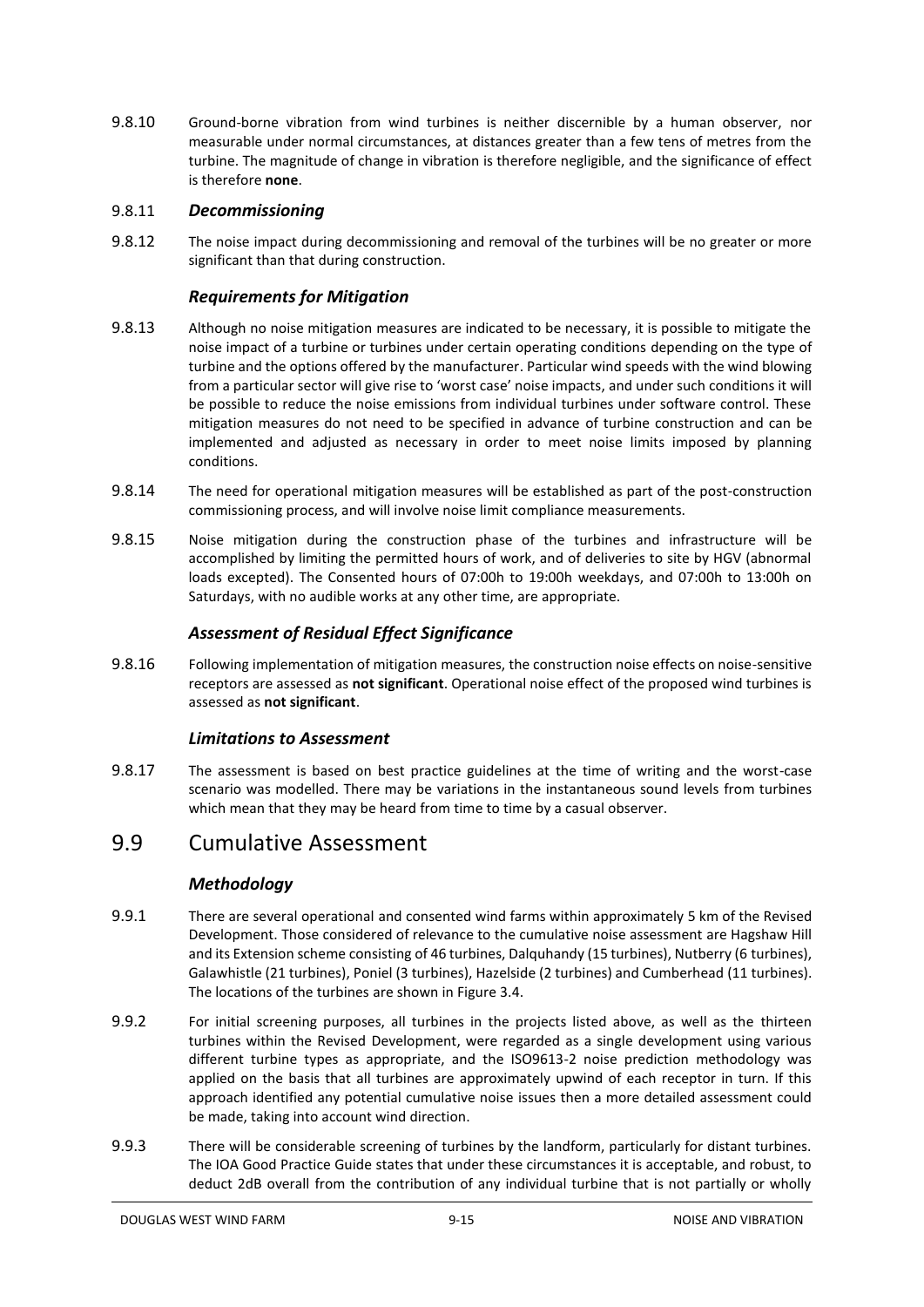visible from the receiver location. These deductions were made with reference to the wireline visualisations.

9.9.4 The results of the cumulative noise predictions at the thirteen receptor locations used for the assessment, with every relevant turbine within a radius of 5 km of the proposed turbines being included, are shown to the nearest whole decibel in Appendix 9.7 Table 9.7.1. These results are compared with the proposed noise limits for the Revised Development in Appendix 9.7 Table 9.7.2. This can be considered a broad-brush approach to the recommendations of the IOA Good Practice Guide, and includes 2dB of screening for any turbine not visible from the location in question. No allowance is made for directivity, and every turbine was treated as if it were directly upwind of the receptor at a single point in time, which in reality would never be the case.

#### *Results and Commentary, Cumulative Noise Levels*

- 9.9.5 This broad-brush approach exaggerates the cumulative noise effects, because as can be seen from the schematic map in Appendix 9.1 (9.1.3 Map), there are no receptor locations that can ever simultaneously fall downwind of every wind farm in the locality. Nevertheless, the proposed noise limits for the Revised Development can be met under these exaggerated conditions at all but three of the receptor locations used in the present study, by all turbines listed in paragraph 9.9.1 and the Revised Development turbines, with the exceptions being Craigend, Stockhill and the consented housing development at Gunsgreen.
- 9.9.6 The apparent minor cumulative excess at Craigend necessitated further examination, taking into account the directional effects of all wind turbines in order to arrive at a better estimate of the cumulative noise effects. This is described below.
- 9.9.7 The location at Craigend places the dwelling approximately midway between the thirteen Revised Development turbines and the three at Poniel. This means that the worst case wind direction for the Revised Development puts the three Poniel turbines directly downwind, and their effects on the cumulative noise immission levels are therefore exaggerated. The contribution from each of the three Poniel turbines will be reduced by between 10 and 13 dB overall at Craigend, and there will be no actual increase in noise from the introduction of the Revised Development turbines. The magnitude of the noise impact will therefore be slight, and the noise effect is therefore **not significant**.
- 9.9.8 At Stockhill, the additive effect of the Revised Development turbines on the noise already occurring in the worst case from currently operational and consented turbines(excluding Cumberhead) is only 0.1dB, which will be completely undetectable. Stockhill Farm is a financially interested party in the Cumberhead Wind Farm and a higher noise limit (minimum 45dB) is applicable to those turbines. Any excess over this higher limit will be the responsibility of the operator of that project. The noise effect is therefore **not significant**.
- 9.9.9 The predicted exceedance at the permitted housing at Gunsgreen using the broad-brush approach in Appendix 9.7 was very slight. The layout of proposed dwellings at Gunsgreen is not yet known, but acoustical screening within the housing estate will tend to reduce the levels, which are already influenced by the permitted Dalquhandy Wind Farm. The noise effect is therefore considered to be **not significant**.

# <span id="page-17-0"></span>9.10 Summary

9.10.1 Baseline noise surveys were undertaken in order to establish the pre-existing sound levels at selected local dwellings. These were used together with concurrent wind speed measurements on the site of the Revised Development to establish noise limits for the wind turbines in accordance with best practice guidance. This assessment has concluded that the limits previously included in the planning conditions for the Consented Development (CL/15/0273) will be equally appropriate for, and can be complied with by, the Revised Development consisting of 13 wind turbines. It should, however be noted that the properties at Westerhouse and Station House are financially involved in the Revised Development and the applicable noise limits should therefore reflect this, as set out in Table 9.4. Permission is therefore sought to amend condition 45 of the Consented Development (ref. CL/15/0273) accordingly. The noise immission levels at local noise-sensitive locations were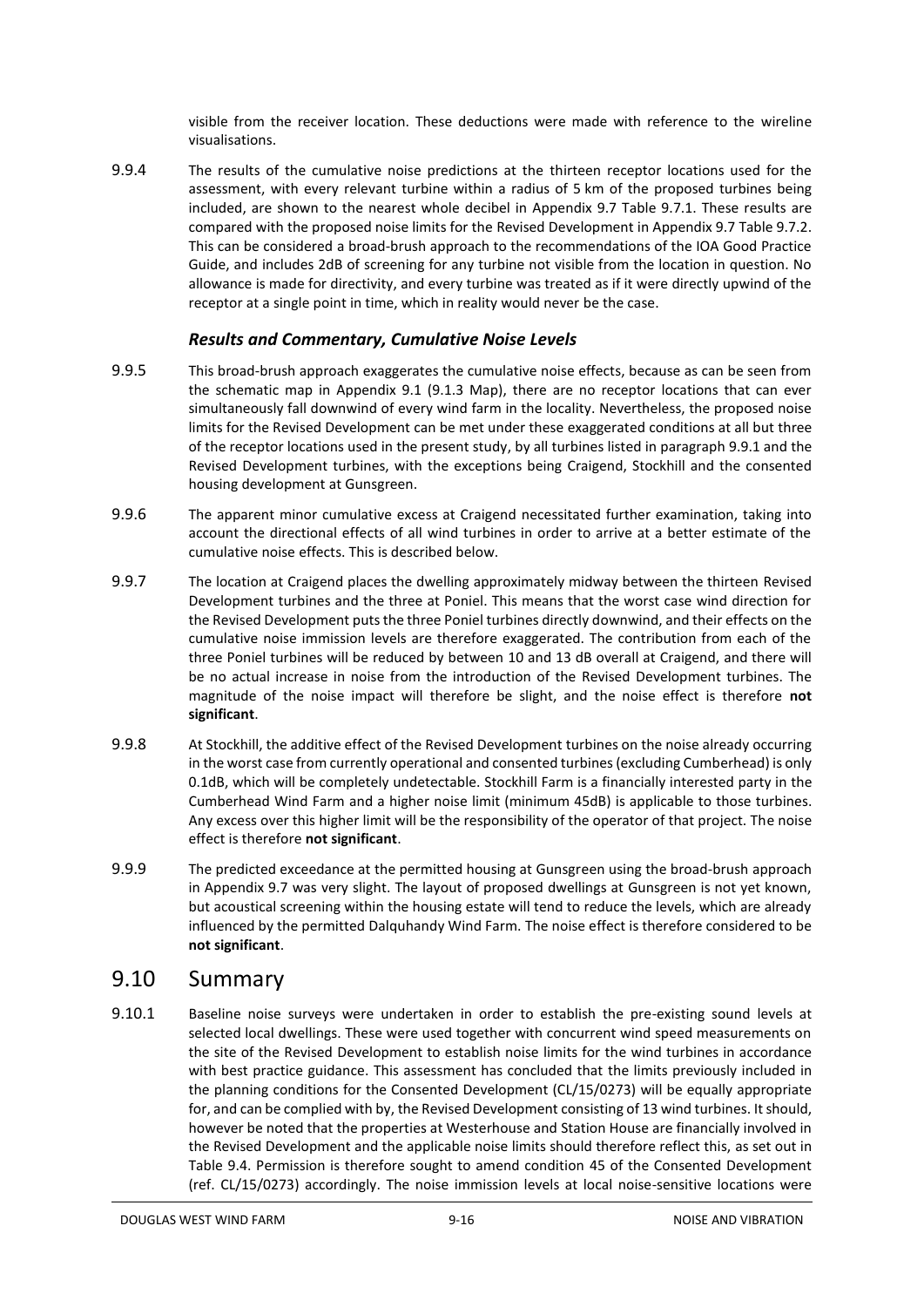calculated using internationally recognised prediction methods and the robust results were then compared with the proposed noise limits. The design of the wind farm was found to be capable of meeting these limits. Its effect on the noise environment experienced by local resident is therefore **not significant**.

9.10.2 The cumulative effects of the Revised Development and all relevant operational and consented wind turbines within 5 km of the proposed turbines were calculated in the same way. The methodology was expected to over-predict the cumulative noise immission levels and the excesses (if any) over the proposed noise limits were slight. The increase in noise from the Revised Development turbines over that already occurring or likely to occur from operational and consented wind farms will be subjectively unnoticeable at most locations, and within acceptable limits. The effect is therefore **not significant**.

| <b>Description of</b><br><b>Effect</b> | <b>Significance of Potential</b><br><b>Effect</b> |                               | <b>Mitigation</b><br><b>Measure</b>                                                                                                                                   | <b>Significance of Residual</b><br><b>Effect</b> |                                      | <b>Comparison</b><br>with the          |
|----------------------------------------|---------------------------------------------------|-------------------------------|-----------------------------------------------------------------------------------------------------------------------------------------------------------------------|--------------------------------------------------|--------------------------------------|----------------------------------------|
|                                        | <b>Significance</b>                               | Beneficial/<br><b>Adverse</b> |                                                                                                                                                                       | <b>Significance</b>                              | <b>Beneficial/</b><br><b>Adverse</b> | <b>Consented</b><br><b>Development</b> |
| Construction<br>noise                  | <b>Not</b><br>Significant                         | Adverse                       | Control of<br>working hours<br>and best<br>working<br>practices                                                                                                       | <b>Not</b><br>Significant                        | Adverse                              | No Change                              |
| Operational<br>noise                   | <b>Not</b><br>Significant                         | Adverse                       | Operational<br>monitoring to<br>ensure<br>compliance,<br>with the option<br>of selective<br>constraint of<br>turbine<br>operation if<br>found to be a<br>requirement. | <b>Not</b><br>Significant                        | Adverse                              | No Change                              |

#### **Table 9.10 – Summary Table**

# <span id="page-18-0"></span>9.11 References

(1996) ETSU-R-97 The Assessment and Rating of Noise from Wind Farms. Energy Technology Support Unit, DTI.

(2013) A Good Practice Guide to the Application of ETSU-R-97 for the Assessment and Rating of Wind Turbine Noise. Institute of Acoustics

(2014) BS.4142 Methods for rating and assessing industrial and commercial sound. BSI.

(2009) BS.5228-1 Code of practice for noise and vibration control on construction and open sites – Part 1: noise. BSI.

(1996) ISO 9613-2 Acoustics - Attenuation of sound during propagation outdoors - Part 2: General method of calculation. International Standards Organisation.

Bowdler D, Bullmore A, Davis R, Hayes M, Jiggins M, Leventhall G, McKenzie A (2009) Prediction and assessment of wind turbine noise. Acoustics Bulletin vol.34 no.3 pp35-37. Institute of Acoustics.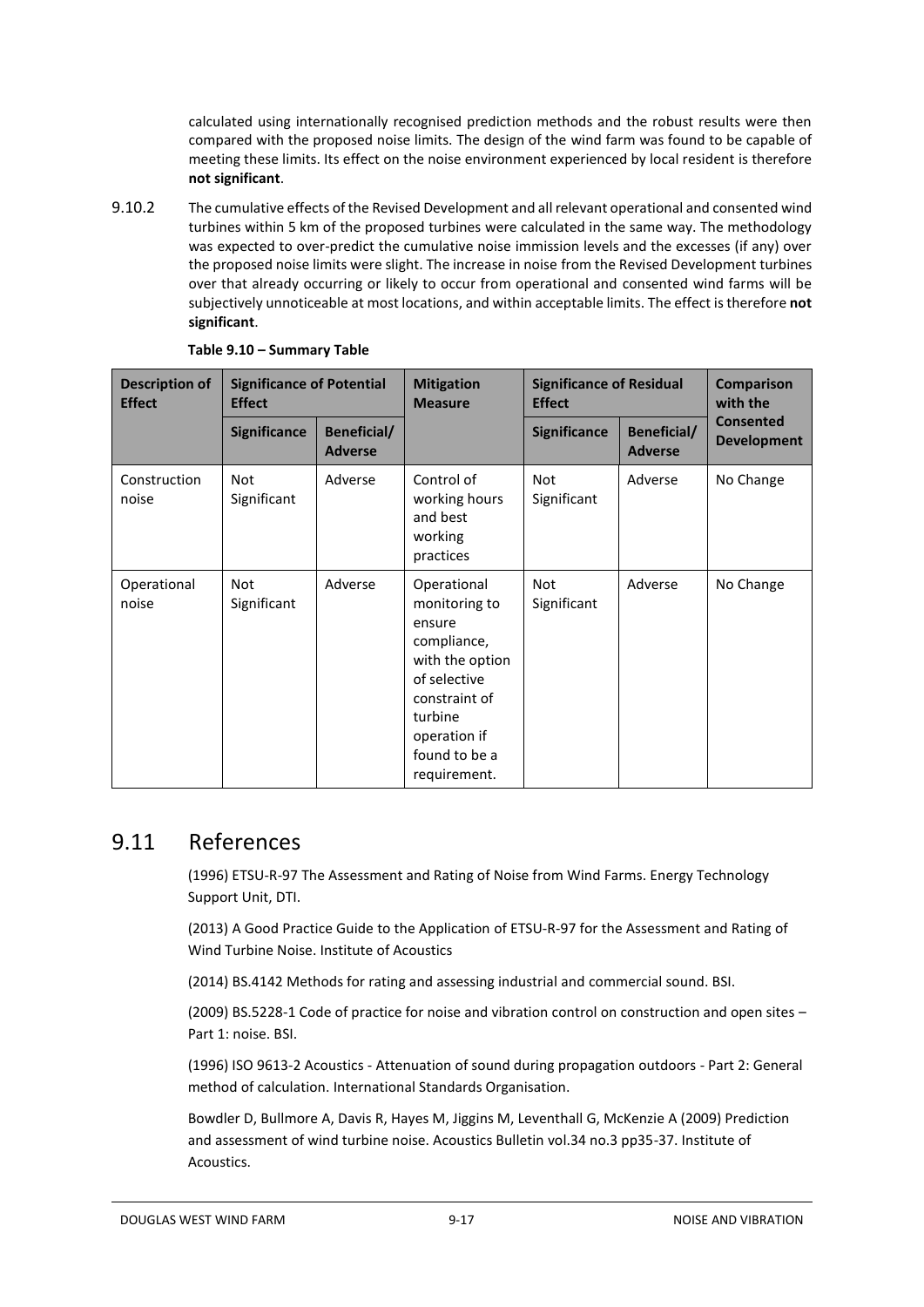Scottish Government (2011). Planning Advice Note 1/2011: Planning and Noise. Available at: [http://www.gov.scot/Publications/2011/02/28153945/0.](http://www.gov.scot/Publications/2011/02/28153945/0) Accessed on: 11 June 2015

Scottish Government (updated May 2014). Scottish Government Online Renewables Planning Advice: Onshore Wind Turbines. Available at:

[http://www.scotland.gov.uk/Resource/0042/00427805.pdf.](http://www.scotland.gov.uk/Resource/0042/00427805.pdf) Accessed on 28 June 2017.UK Government (1974). Control of Pollution Act. HMSO